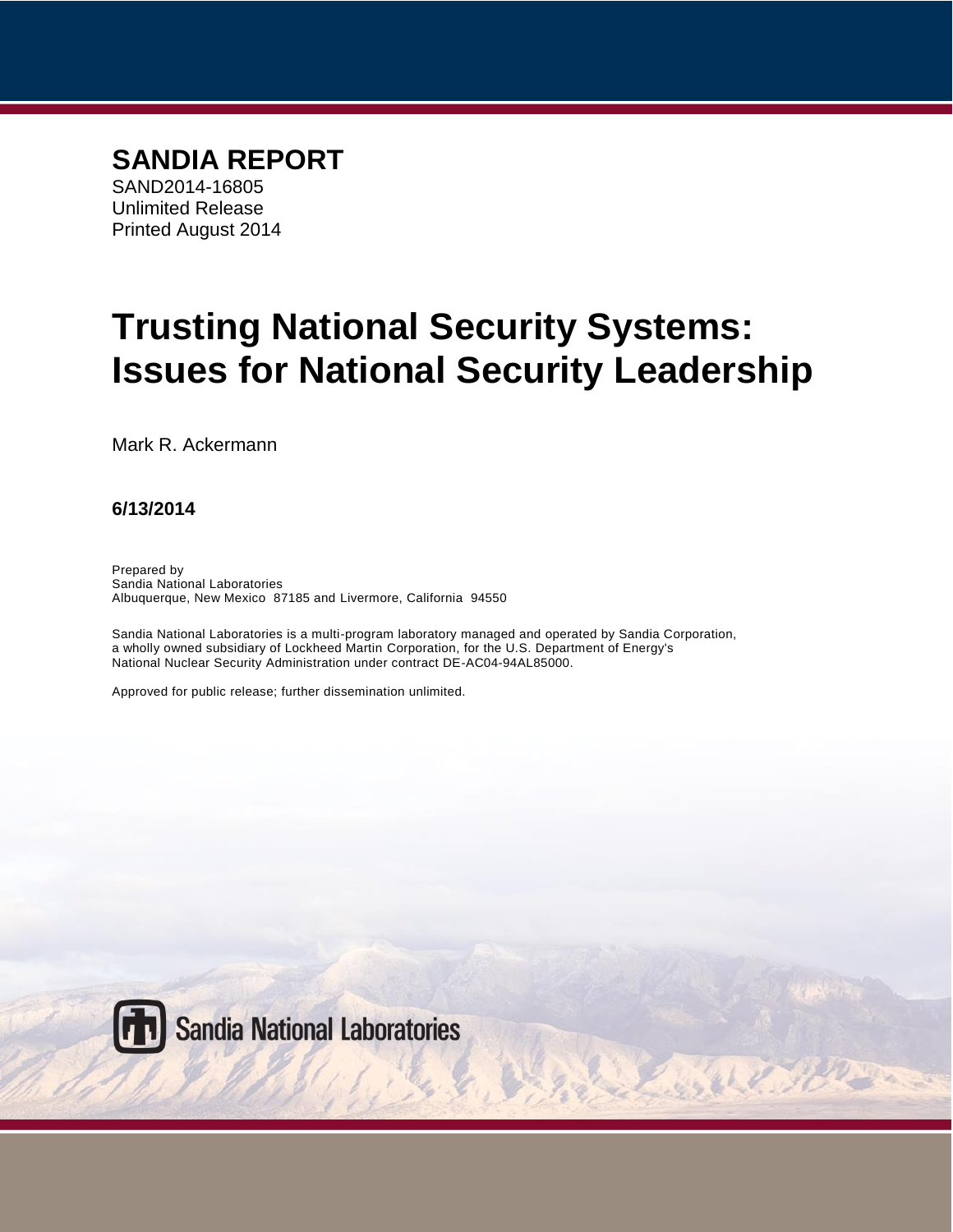Issued by Sandia National Laboratories, operated for the United States Department of Energy by Sandia Corporation.

NOTICE: This report was prepared as an account of work sponsored by an agency of the United States Government. Neither the United States Government, nor any agency thereof, nor any of their employees, nor any of their contractors, subcontractors, or their employees, make any warranty, express or implied, or assume any legal liability or responsibility for the accuracy, completeness, or usefulness of any information, apparatus, product, or process disclosed, or represent that its use would not infringe privately owned rights. Reference herein to any specific commercial product, process, or service by trade name, trademark, manufacturer, or otherwise, does not necessarily constitute or imply its endorsement, recommendation, or favoring by the United States Government, any agency thereof, or any of their contractors or subcontractors. The views and opinions expressed herein do not necessarily state or reflect those of the United States Government, any agency thereof, or any of their contractors.

Printed in the United States of America. This report has been reproduced directly from the best available copy.

Available to DOE and DOE contractors from

U.S. Department of Energy Office of Scientific and Technical Information P.O. Box 62 Oak Ridge, TN 37831

| Telephone:       | $(865) 576 - 8401$         |
|------------------|----------------------------|
| Facsimile:       | $(865)$ 576-5728           |
| E-Mail:          | reports@adonis.osti.gov    |
| Online ordering: | http://www.osti.gov/bridge |

Available to the public from U.S. Department of Commerce National Technical Information Service 5285 Port Royal Rd. Springfield, VA 22161

Telephone: (800) 553-6847 Facsimile: (703) 605-6900 E-Mail: [orders@ntis.fedworld.gov](mailto:orders@ntis.fedworld.gov) Online order: <http://www.ntis.gov/help/ordermethods.asp?loc=7-4-0#online>

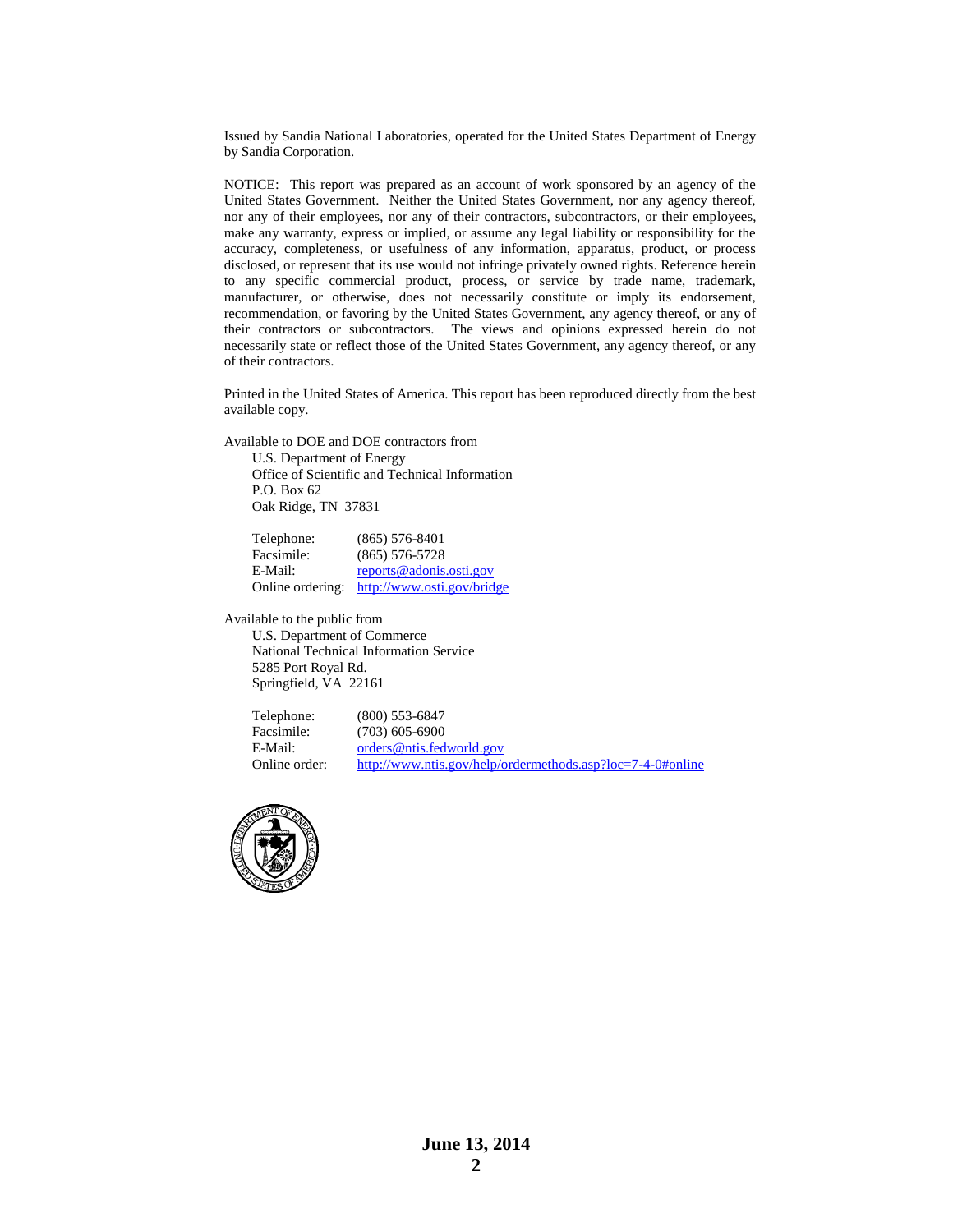SAND2014-16805 Unlimited Release Printed August 2014

# **Trusting National Security Systems: Issues for National Security Leadership**

Mark R. Ackermann National Security and Policy Analysis Sandia National Laboratories P.O. Box 5800 Albuquerque, New Mexico 87185-MS0421

## **Abstract**

Senior leaders rightly expect defense systems to be reliable and experience supports this expectation. However, today's competitive electronics design and manufacturing environment has led to components and software equally sourced by military and commercial entities. These technologies are in the supply chain of Critical Defense Systems. Wide availability permits reduced cost and increased communication, but also opens access to subversion by an Advanced Persistent Threat. Senior leaders must consider including trust as a design discipline. Senior leaders resist focus on trust because its complex, dynamic, and non-data driven. Trust has interdependent elements that place it in the category of a "Wicked Problem," one whose requirements and solutions are always changing. Research for this paper included a review of internal and external literature to understand human responses to trust; wicked problems; the relationship between trust and current technology, quality assurance and production practices; and examples of successful subversions of the past. The paper concludes with how the three principles of trust, prevention, detection, and mitigation, may be implemented, and presents paths for senior management to establish trust and resolve wicked problems.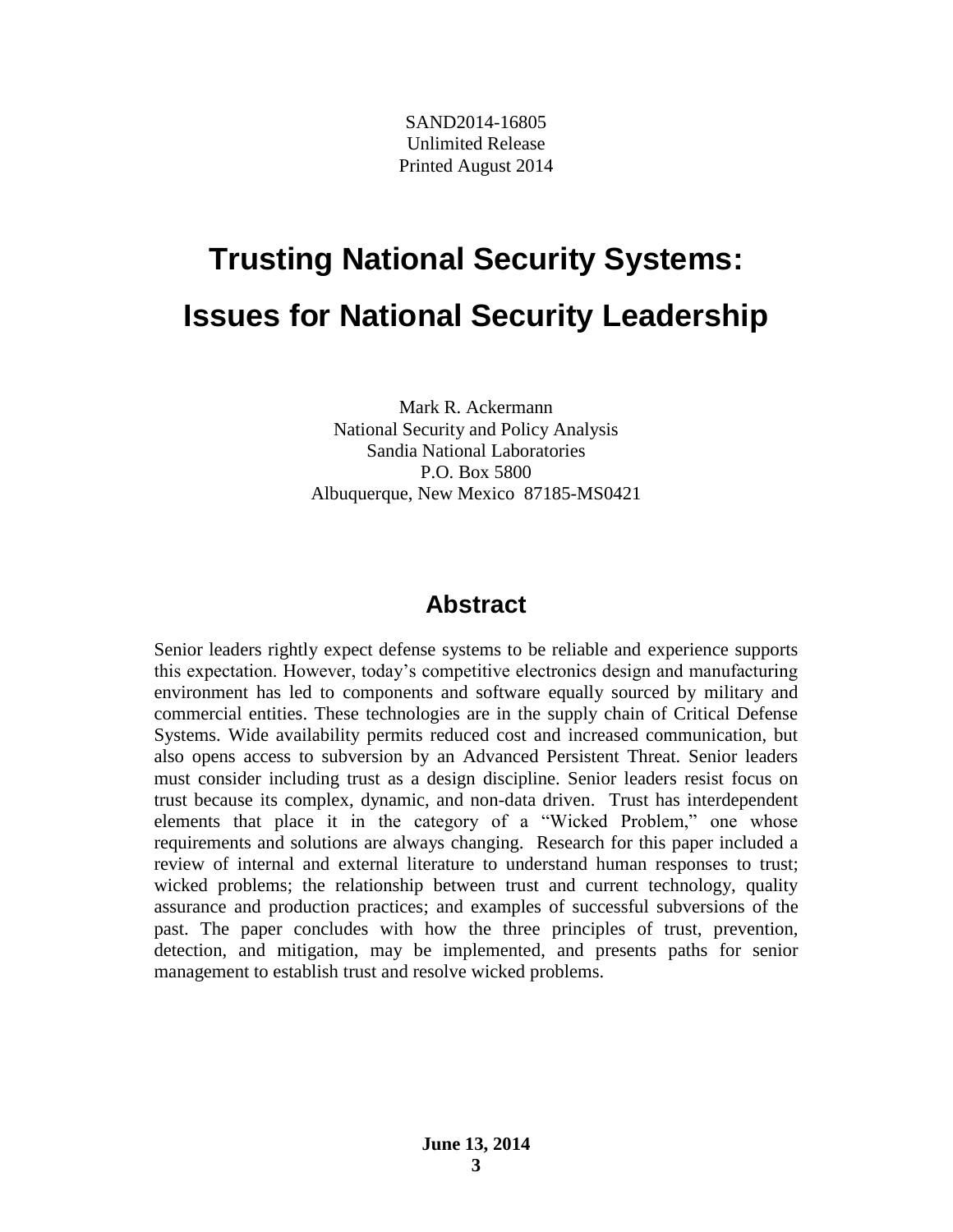## **Acknowledgements**

This paper would not have been possible without the patience, guidance and senior-level insight, of Dr. Matthew Levinger, Director of the National Security Studies Program at the Elliott School of International Affairs, George Washington University, Washington DC.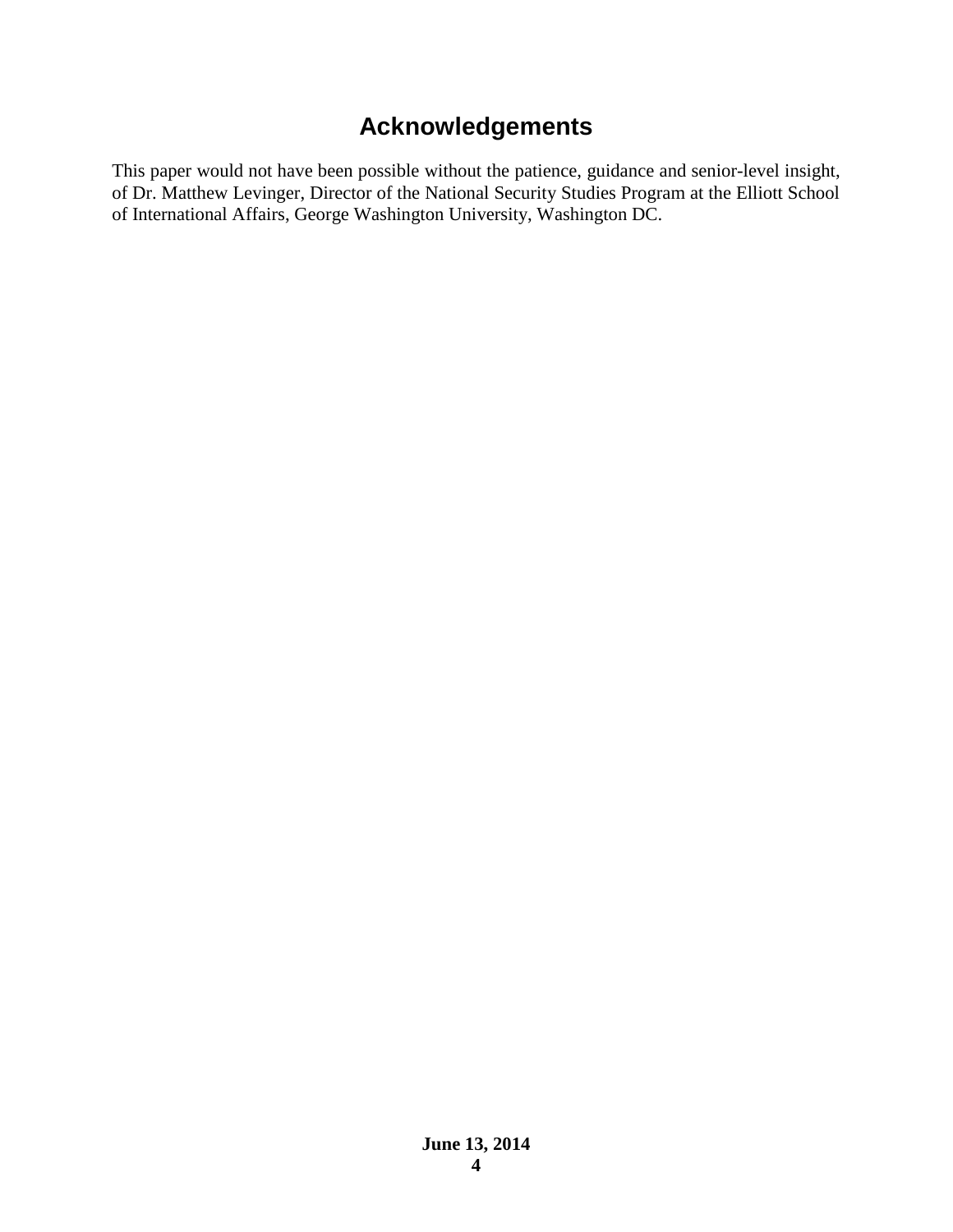| 3.2 Trust Runs Contrary to Current Trends in Quality Manufacturing  23 |  |
|------------------------------------------------------------------------|--|
|                                                                        |  |
|                                                                        |  |
|                                                                        |  |
|                                                                        |  |
|                                                                        |  |
|                                                                        |  |
|                                                                        |  |

# **Contents**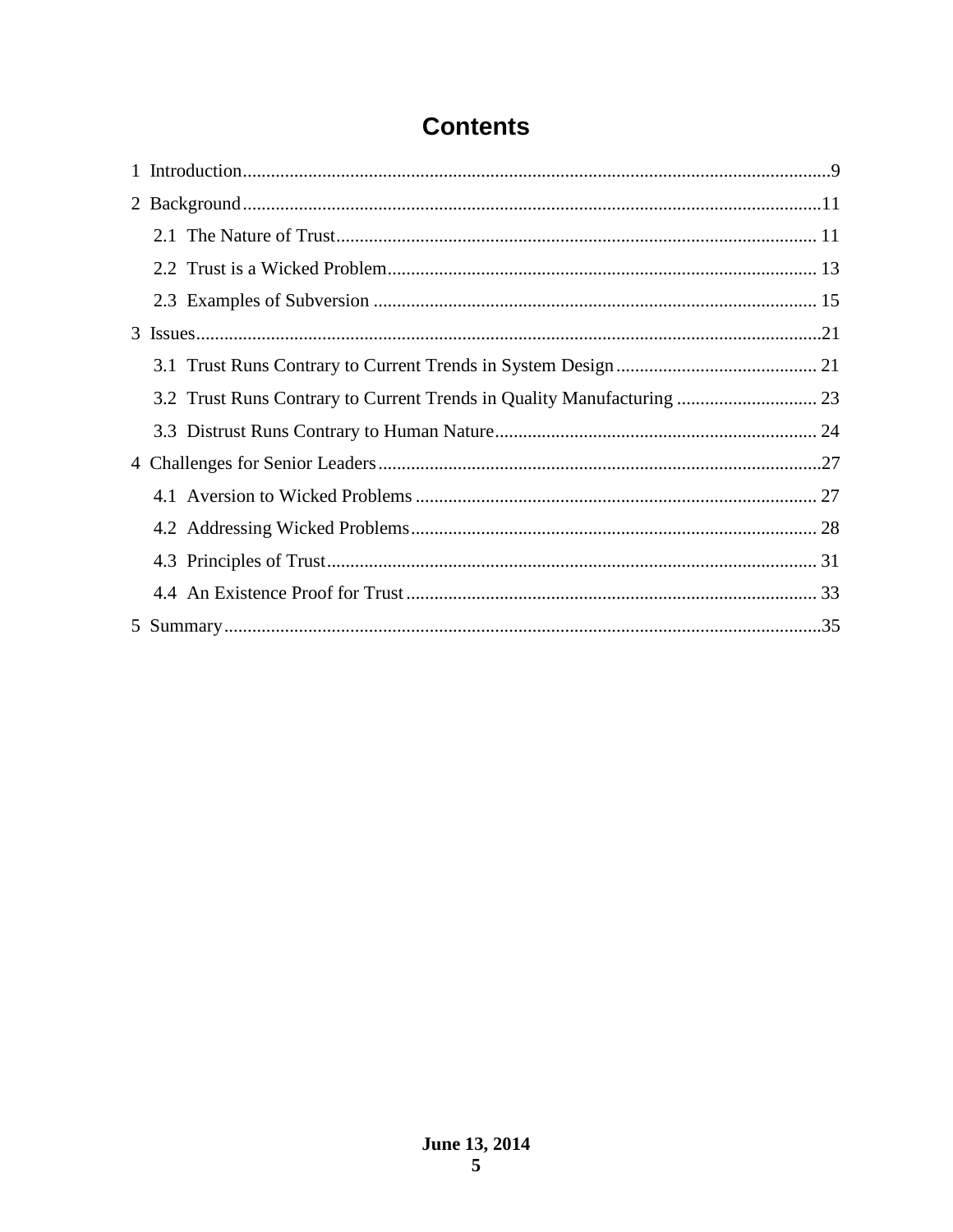#### **June 13, 2014 6**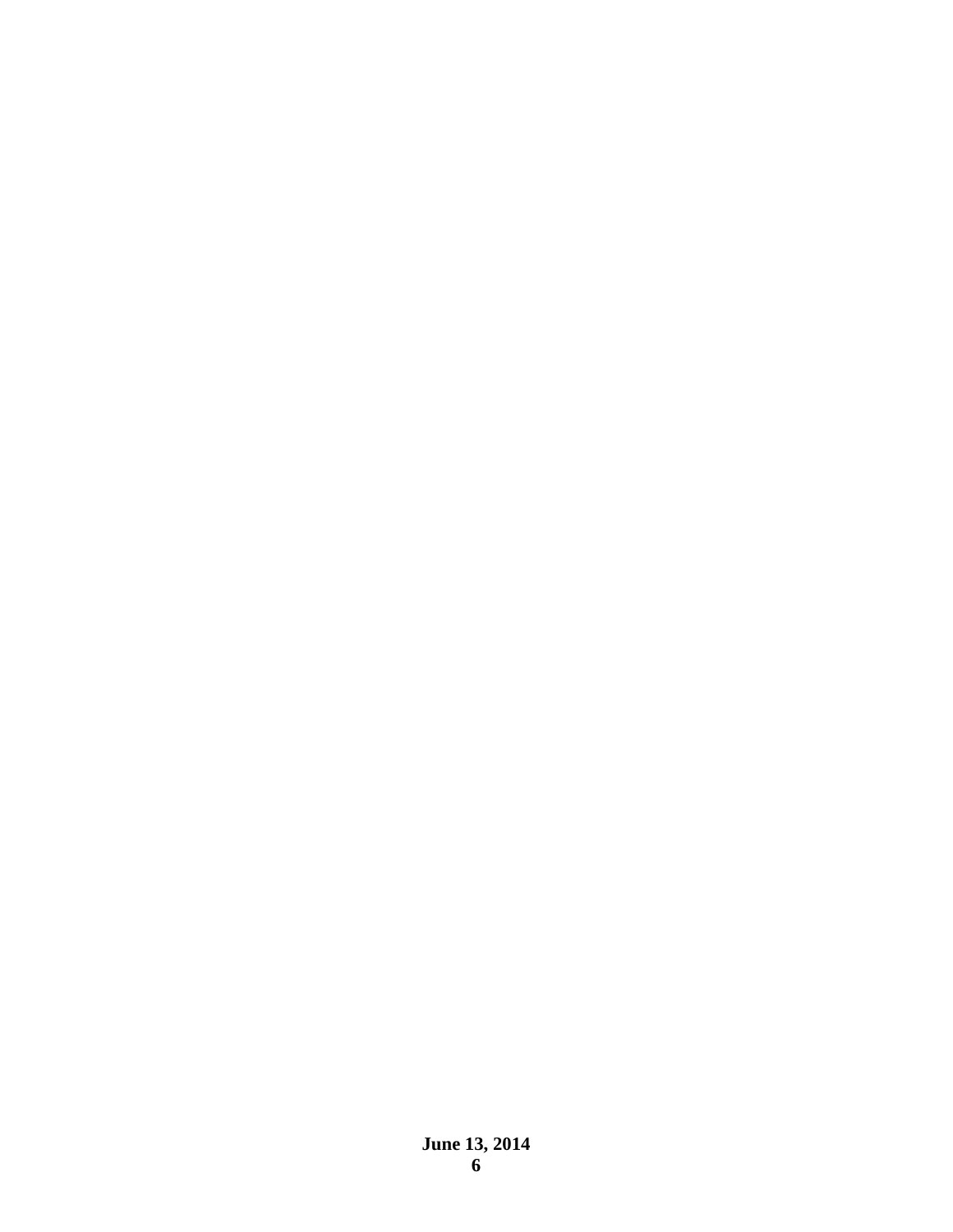# **Executive Summary**

This study, conducted by the Systems Analysis Group, examines the topic of trust in relation to National Security Systems and presents issues and challenges for senior National Security leadership. The study of trust as a national security concern was commissioned by the Nuclear Weapons Strategic Management Unit and performed between January 2013 and May 2014. This specific report was derived from a paper and coursework completed as part of the Senior Manager's Course in National Security Leadership, taught at the George Washington University, Elliott School of International Affairs as part of the National Security Studies Program. The methodology included an in depth literature review of topics related to trust including wicked problems and approaches to their resolution; security threats, breaches, and methods of protection; and, engineering design and manufacturing principles, techniques and issues.

Today, senior leaders must deal with the effects of intentional changes covertly or clandestinely placed into components and systems. These changes, known as subversions, result in a system appearing to perform as designed, but exhibiting unwanted excursions under certain conditions. These systems cannot be trusted to function as intended. The response to real and potential clandestine attacks is the emergence of what will eventually become a new discipline, one that should be incorporated into government and military systems today. This new discipline is trust.

Trust is a very complex concept with both technical and organizational aspects. Trust cuts across multiple technologies and organizations with extremely complex, and at times uncertain and unknown interdependencies. To prevent unwanted changes in systems, trust programs are essential.

Trust is defined as the justified confidence that a system will function as designed when needed. The justified confidence results from a combination of design intent, testing, and surveillance activities. Design intent assures that the system design minimizes the chances of a clandestine modification that could change system function at a later time and place. Testing requires the system be exercised in conditions that are as close to actual intended use as possible to see if unexpected behavior emerges. Surveillance entails the long-term revisiting of test data and periodic testing to determine if changes in behavior appear.

A trust program includes three main elements: prevention, detection, and mitigation. Continual change must be at the core of a successful trust program. Senior leaders must examine the relative cost and benefit of various approaches to trust and select the one that promises the best return on investment.

The concept of trust and the need for a trust program introduces significant challenges for senior leaders in military and government organizations, and in many cases, commercial enterprises. Trust is a wicked problem. It requires an approach to problem solving that is holistic, system focused, and collaborative.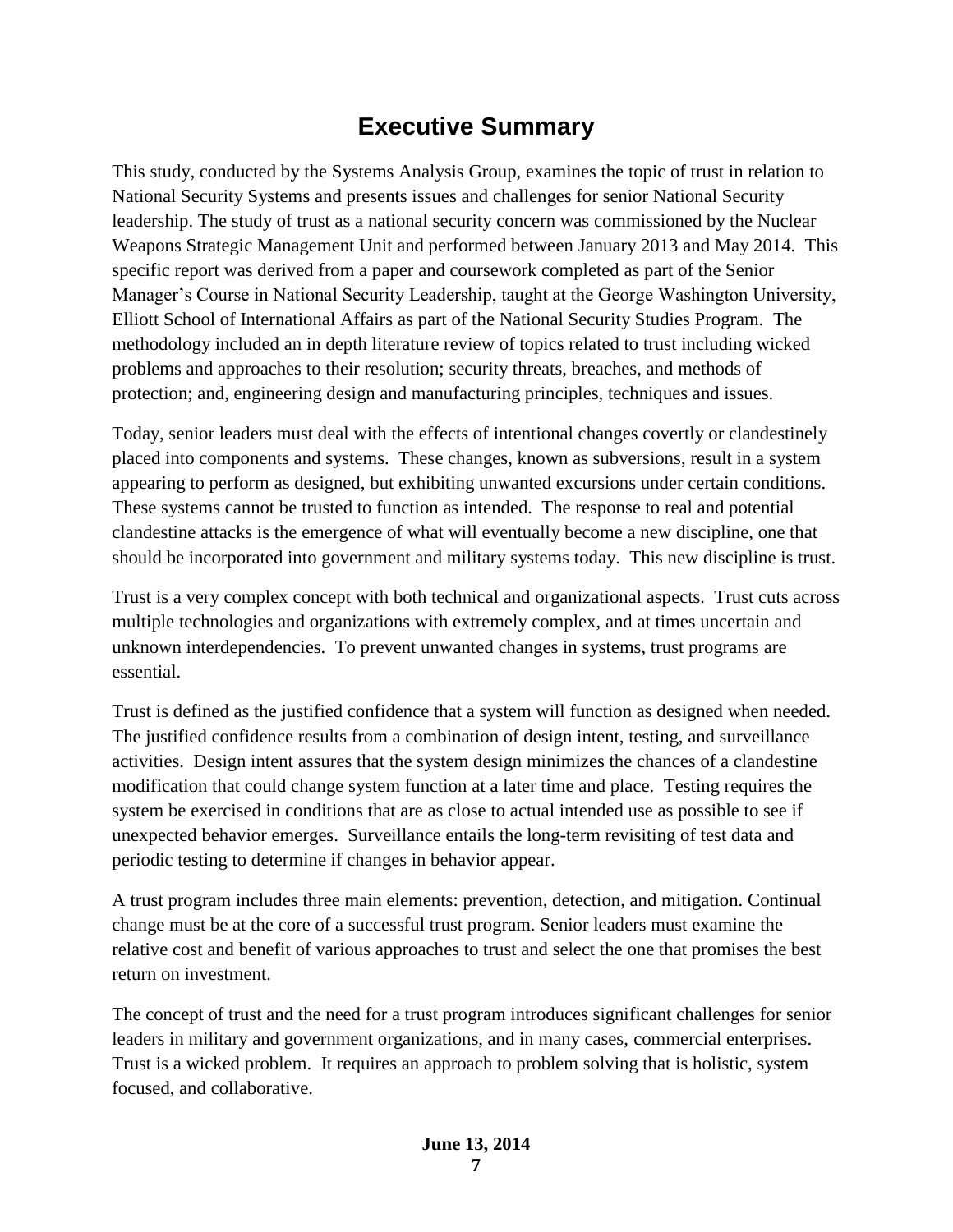# **Acronyms**

| APT         | <b>Advanced Persistent Threat</b>   |
|-------------|-------------------------------------|
| <b>COTS</b> | Commercial off the Shelf            |
| <b>DOE</b>  | Department of Energy                |
| MIL-STD     | <b>Military Standard</b>            |
| <b>SNL</b>  | <b>Sandia National Laboratories</b> |
| <b>USB</b>  | <b>Universal Serial Bus</b>         |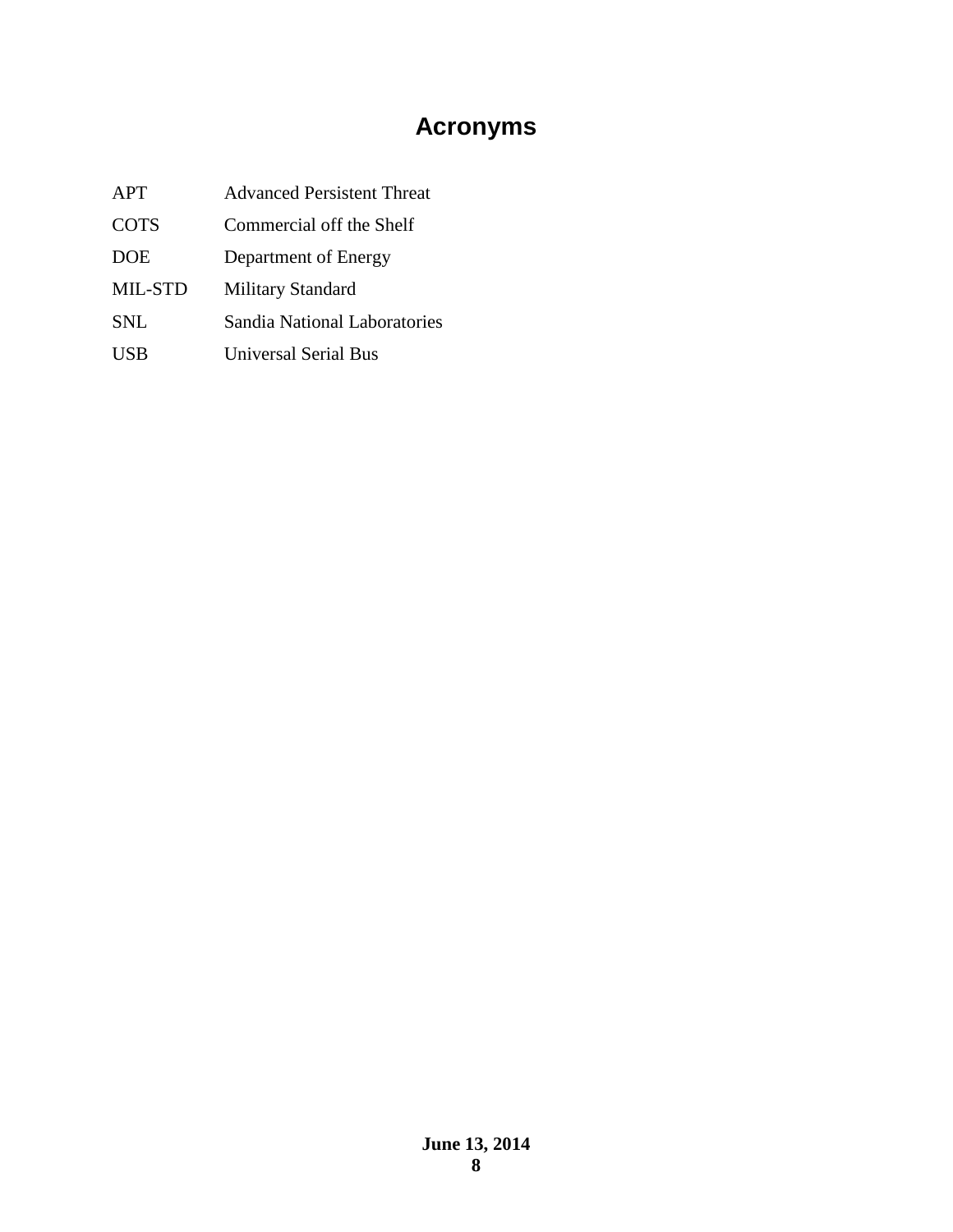## **1 INTRODUCTION**

<span id="page-8-0"></span>National security depends upon a myriad of systems and processes. These range from the latest fifth-generation stealth fighters and intelligence collecting satellites to mundane processes for purchasing toilet paper, field rations and office supplies. Many systems and processes experience daily use while others are exercised rarely, or only in times of war. These systems are trusted to function as designed when and where they are required. Although trust implies confidence, the justification for such confidence is unclear.

Gamblers understand past experience and how it relates to games of chance. Stochastic processes function without memory and are both reliable and repeatable. While it is impossible to predict the exact outcome of a specific trial event, the expected average outcome of many trial events can be predicted within certain statistical bounds. Confidence in the outcome of events described by a random process is reasonable and rational. A problem occurs when an event appears to be a random process but is not, and the emotional comfort associated with the event leads to unjustified trust.

Investors deal with events and processes that are statistically random and emotionally driven. These events and processes often include human interaction, which is inherently based on emotion rather than random processes. Prudent investors understand that, for such processes and events, past experience is not indicative of future performance. Any trust in such activities is purely emotional and therefore unwarranted.

Senior leaders largely believe that critical defense systems will function as required in times of conflict. They trust these capabilities based on past experience and knowledge of personnel and physical security systems, and processes. While such trust might seem to be based on reliability and repeatability, it is actually an emotional response based on comfort with past experiences [\[1\]](#page-36-0).

If the events and processes that senior leaders rely on are entirely random, their trust would be warranted. What would happen if these processes were intentionally altered to appear normal and random, but actually exhibited carefully controlled behaviors? In such a case, the senior leaders' false sense of trust could be exploited by an adversary.

Through clandestine means, systems and processes can be altered, to exhibit carefully controlled and concealed behaviors. These systems might function as intended during times of peace, but would be ineffective in times of crisis. A clandestine attack that alters the function of a system or process is known as subversion. A significant opportunity for an adversary to introduce subversion is through supply chain attack. Other paths exist but require some form of witting or unwitting agent inside the targeted organization. Components, systems, materials, processes, and software can all be subverted. Clearly, subverted systems should not be trusted.

Given that subversion of critical systems and processes is possible, how can senior leaders trust these systems to function when and where required in times of conflict or crisis? The simple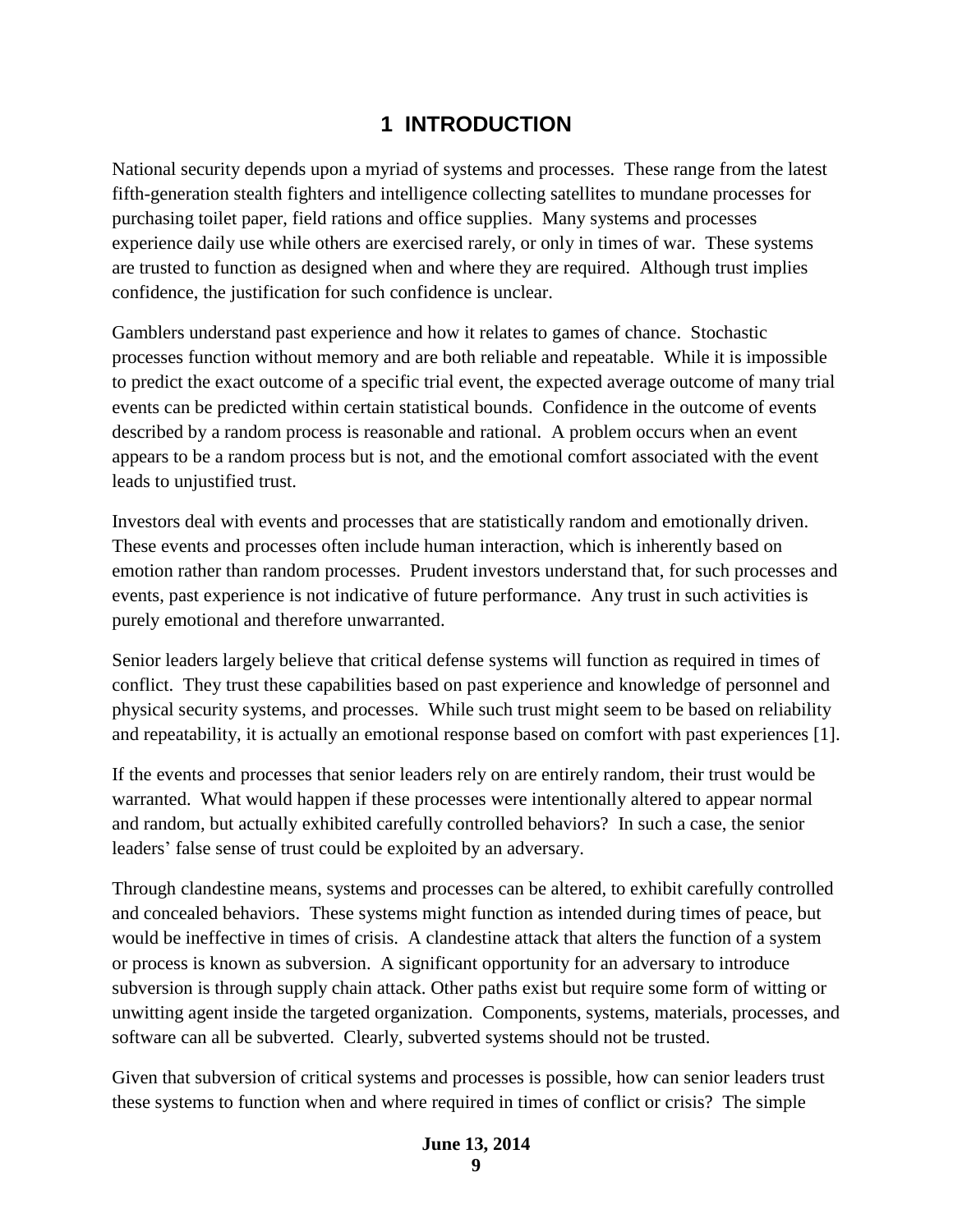answer is that they cannot. Without taking specific actions to establish trust, no basis to trust or not trust these systems exists. The trustworthiness of the systems and processes remains unknown.

Trust is an enduring and complex problem that requires a long-term solution. To help establish justified confidence in systems and processes, senior leaders must establish a grand strategy for trusted systems that will transcend changes in business climate and leadership.

This paper examines the topic of trust for national security systems and presents a discussion of issues and challenges for senior national security leadership. The next section frames the problem, presents relevant background information, includes a basic discussion of trust and wicked problems, and provides examples of subversion. The background information is followed with a brief discussion of three of the more important issues for establishing trust in critical systems: how the approaches for establishing trust are contrary to current trends in design, how these approaches are contrary to current trends in quality manufacturing, and how the very concept of trust forces senior leaders out of their comfort zone. Finally, problems require solutions. The challenge for senior leaders is to work towards solutions for establishing trust. The last section examines these challenges and provides insight into how solutions might be developed.

While trust applies equally to systems and processes, much of this paper concentrates only on systems.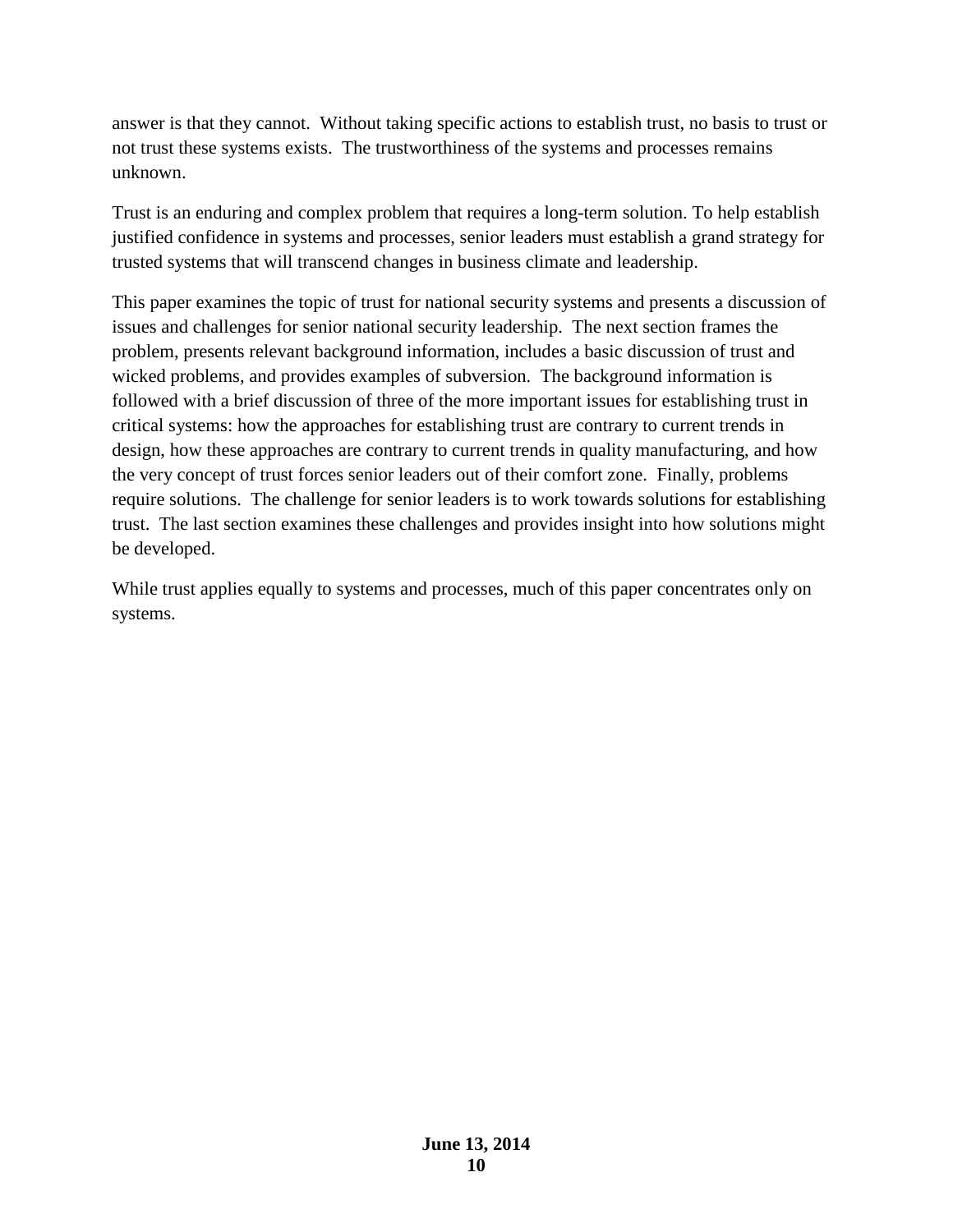## **2 BACKGROUND**

<span id="page-10-0"></span>Trust is defined as the justified confidence that systems will function as designed, when and where they are required. The justified confidence results from a combination of design intent, testing, and surveillance activities. Design intent means that the system was specifically designed to minimize the chances of a clandestine modification that could change system function at some later time and place. Testing requires the system be exercised in conditions that are as close to actual intended use as possible to see if unexpected behavior emerges. Surveillance entails the long-term revisiting of test data and periodic testing to determine if changes in behavior are beginning to appear.

## <span id="page-10-1"></span>**2.1 The Nature of Trust**

## *Trust as a System Property*

Trust is a property of a system, much as quality and reliability are system properties. Trust, however, is considerably different from both quality and reliability. A competent adversary will want the targeted system to exhibit its intended design quality so that no suspicions regarding subversion arise. Similarly, the adversary will want the system to be reliable as designed so as not to draw unnecessary attention.

Reliability and trust may appear to have similar goals, the proper function of a system, but the two have significant and fundamental differences. Consider a system designed to have a reliability of 80 percent when used in a crisis. If ten systems were available, one would expect that on average, eight would function as designed. When introducing trust into the situation, the results change significantly. A system with 80 percent reliability and 100 percent trust would produce similar results with an average of eight functional units and two malfunctions, given an initial employment of ten units. If instead, one has only 50 percent trust, there are two possible outcomes with equal probabilities. One outcome would again have eight units function and two fail. The other possible outcome is ten failures. Trust itself is not reliability but is instead a measure of the dependability of the system's reliability.

Another key difference between reliability and trust is that reliability is based entirely on measured data and mathematical models, while trust will always include an emotional or subjective component [\[2\]](#page-36-1). Trusting a system without evidence to justify that trust is a subjective choice that can lead to significant negative consequences. Similarly, undue suspicion regarding a system can lead to mistrust when there exists no rational basis for such mistrust. This, in turn, can lead to erroneous actions to protect the system from a danger that is not present.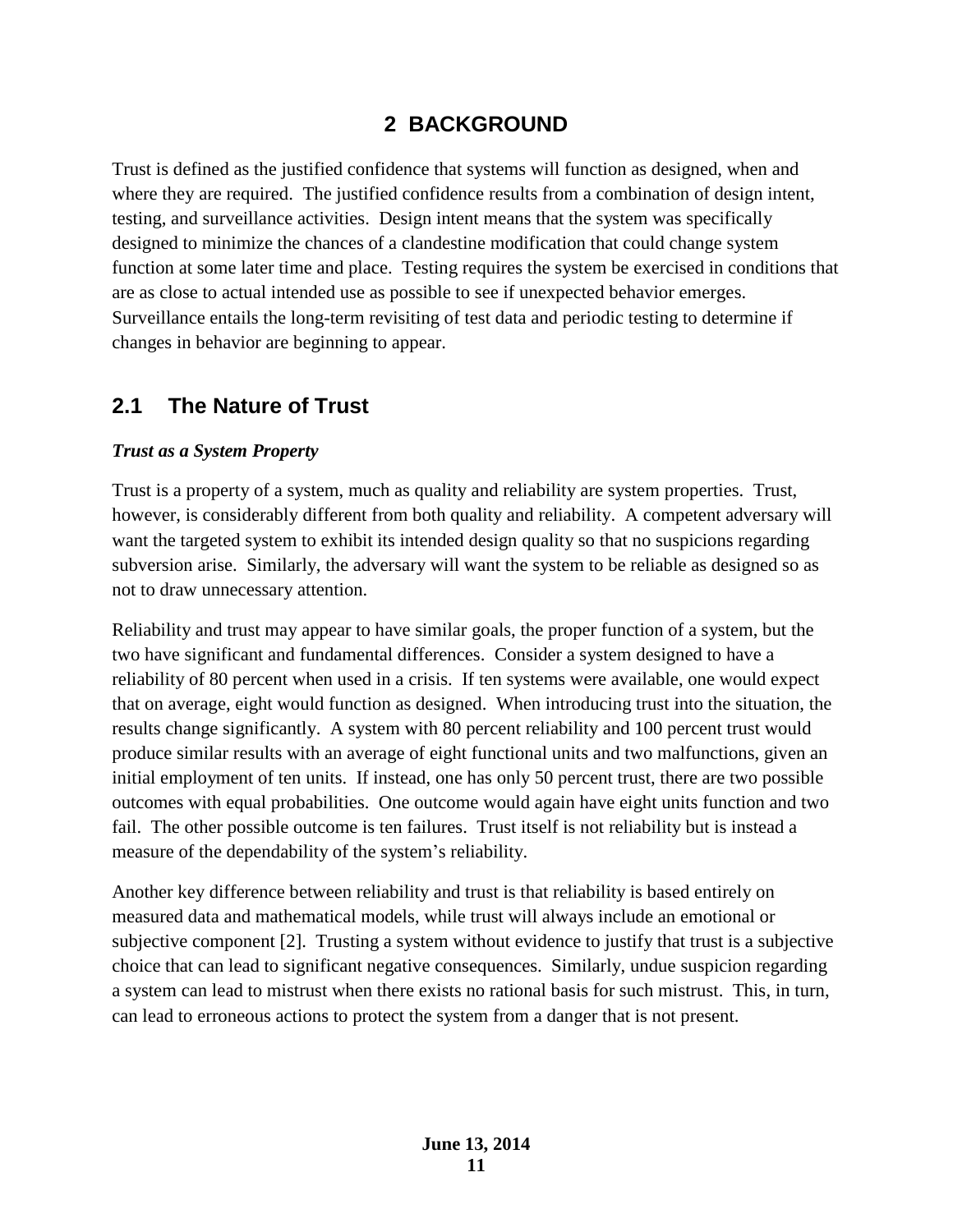## *Characteristics of Trust*

Trust has a number of important characteristics. Understanding these characteristics can help formulate an effective approach to developing trusted systems. The first characteristic is that trust must be evidence-based. It is necessary to have evidence of design intent, and evidence from test and surveillance activities to establish some level of trust. To avoid subjective evaluations, evidence of design intent should include results of positive measures such as independent design reviews and vulnerability assessments.

Trust is transient. Systems that are trusted today cannot automatically be trusted in the future. Over time, an adversary has additional opportunities to obtain access and introduce subversion into a given system. A subversion may be designed for time-delayed activation thereby only being revealed at some point in the future. The transient nature of trust requires that it be continually reestablished through testing and surveillance.

The level of trust placed in a system or process should be proportional to the quantity and quality of trust related evidence and inversely proportional to the consequences of failure in a crisis. High consequence systems require high levels of trust based on a significant quantity of highquality trust-related evidence.

#### *The Need for Trust*

When first introduced to the concept of trust, senior leaders often ask why systems and processes should not be trusted. Past experience suggests that critical systems function mostly as expected in times of crisis. While such confidence may have served senior leaders well in decades past, the world has changed significantly over the intervening years. Today, national economies are largely interconnected and interdependent. Many consumer products benefit from globalized production. Information systems that largely did not exist a quarter century ago are now ubiquitous and highly interconnected, making critical information on sensitive defense systems openly available. Miniaturization of electronic components greatly expands function and capabilities, but also makes it more difficult to verify that unintended features are not present.

Another significant difference today is the emergence of an adversary known as the advanced persistent threat (APT) [\[3\]](#page-36-2). This adversary differs from those encountered in the past with technical competence and clandestine capabilities normally associated with the intelligence services of a foreign government. The APT will have significant resources and technical capabilities similar to those of a major research university, national laboratory, or nation state. Finally, the APT is both persistent and patient. The APT might work on a given problem for years because the perceived benefit of success is enormous.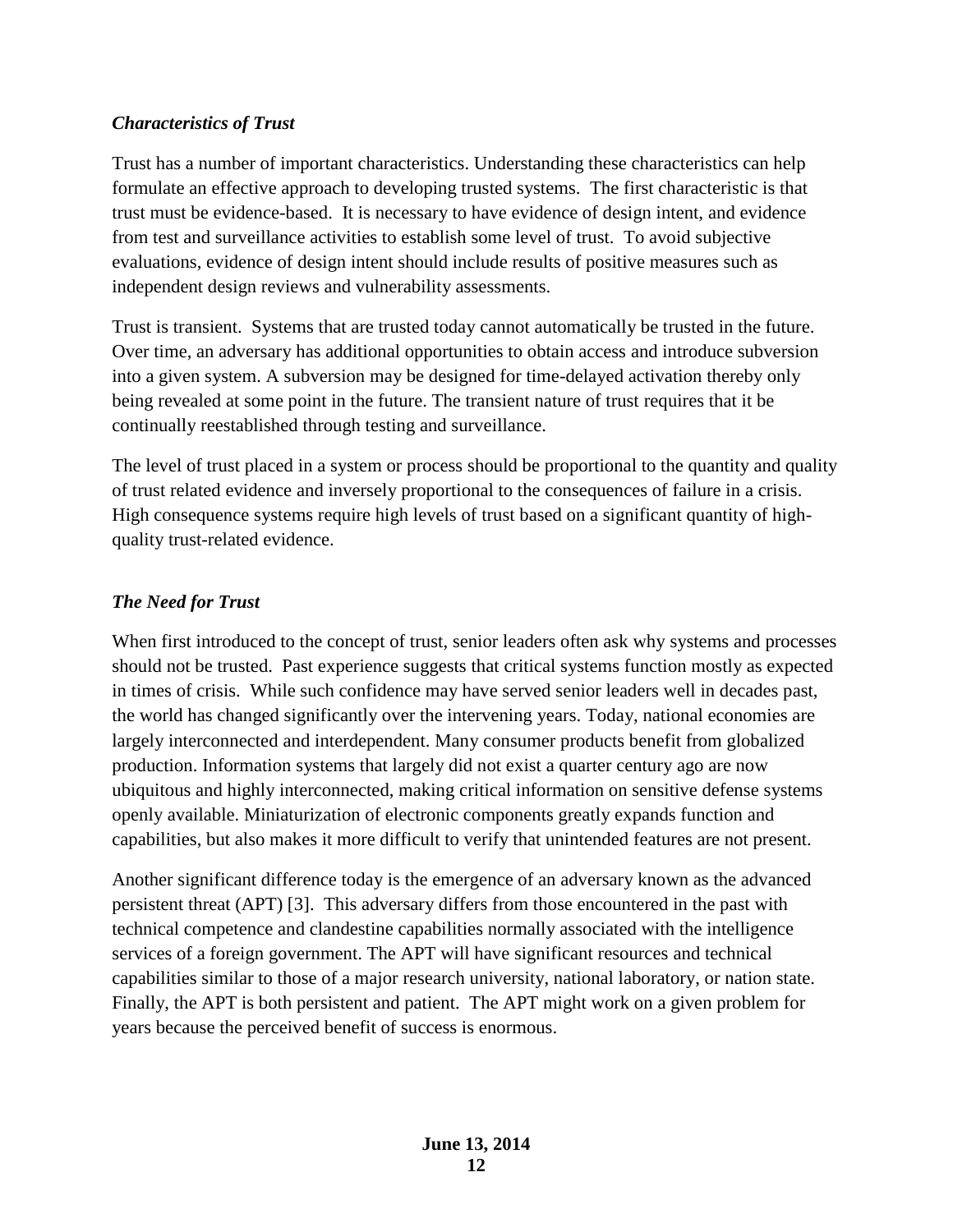## <span id="page-12-0"></span>**2.2 Trust is a Wicked Problem**

Upon further inspection, the intricacies of trust continue to emerge. Trust involves interdependent organizations, processes, policies, technologies and system requirements. Most of these nested interdependencies have both positive and negative feedback mechanisms that interact with other aspects of the system. It is very difficult to make simple changes without significant ripple effects through the entire network.

Trust is best described as a "Wicked Problem." The concept of a wicked problem was first introduced by Rittel in 1973 and was used to describe the difficulties of urban planning [\[4\]](#page-36-3). Wicked problems are a class of exceedingly difficult problems that defy traditional linear analytic solutions, and in many cases, defy any solution at all. Lawrence Peter, father of "the Peter Principle," once noted that, "Some problems are so complex that you have to be highly intelligent and well informed just to be undecided about them [\[5\]](#page-36-4)."

The published literature on wicked problems is rich with various authors providing differing discussions as to what constitutes a wicked problem. A general set of characteristics, although not universally accepted, is discussed below [\[6\]](#page-36-5).

## *Wicked Problems are Difficult to Clearly Define*

The general nature of the problem is readily grasped, but attempting to decide specifically what fits within the definition of the problem and what lies beyond usually involves conflicting organizational interests, policies and business practices. The list of potential stakeholders is difficult to identify as the problem normally has tentacles that reach beyond well-defined organizational boundaries.

## *Wicked Problems are Interdependent and Multi-causal*

It is difficult to change one part of the problem without unintentionally changing other parts. Various parties have differing requirements that are often in conflict with one another. The cause of the problem is difficult to isolate and often there are multiple factors that converge to result in a single, difficult mess.

#### *Wicked Problems Have no Clear Solution*

Simple solutions that are obvious to one stakeholder are almost always in conflict with requirements of another. Solving such problems has been described as attempting to squeeze water in one's hands. No matter how careful the attempt, water ends up squirting out somewhere. Wicked problems have too many loose ends and any solution will leave some, if not many, loose ends unaccounted for.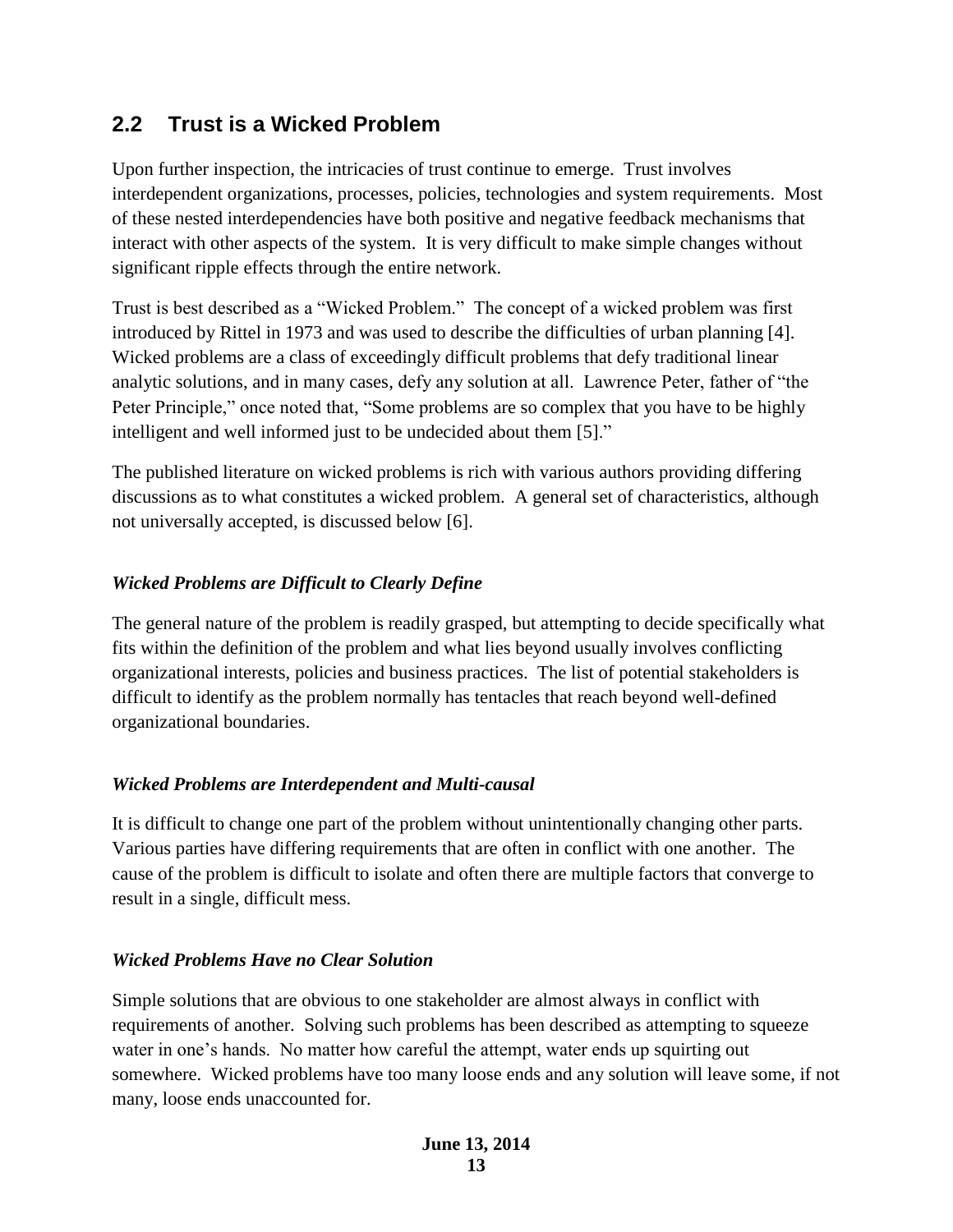Attempted solutions often have unintended consequences and lead to new problems. Because the problem and underlying social structure is complex, it is difficult or impossible to comprehend fully the impact of an attempted solution on all stakeholders and organizations involved with the problem. Invariably, some groups are disenfranchised or some equities compromised which can lead to rebellion in one form or another, thereby changing and creating new complexities within the original problem framework.

#### *Wicked Problems are Not Static*

Wicked problems evolve even as one attempts solutions. Wicked problems are not static but change over time and also change in response to attempted solutions. This precludes hypothesis testing as the very act of attempting a solution alters the original problem. It is rarely possible to experiment with different approaches in the hope of finding an optimum solution.

#### *Wicked Problems are Socially and Organizationally Complex*

Wicked problems almost never reside within a single office or corporate stovepipe. They usually include multiple organizations and disparate stakeholders, each with their own behaviors, norms and cultures. Solutions are often incomplete and frequently result in offending one or more parties involved.

## *Solutions to Wicked Problem Require Changes in Behavior and Culture*

Solutions to wicked problems always include changes in organizational behavior and culture [\[7\]](#page-36-6). This is perhaps the most important and defining characteristic of a wicked problem. Changes to behavior and culture are almost impossible for most organizations without the motivation of an existential crisis, and even then, most fail the test. Changes in behavior require addressing issues and organizational values that include status, certainty, autonomy, relatedness and fairness.

Change is by nature threatening, and organizations and individuals often work against change. Senior leaders, however, can implement change so it is viewed as positive and rewarding. In most large organizations, the desired end behavior of any change effort already exists within some subgroup of employees. The key for leaders is to identify the subgroup with the desired behavior and then elevate their status, identifying them as being the model for how the organization can adapt itself to address the perceived external threat [\[8\]](#page-36-7). Threats are perceived as negative and individuals instinctively work to distance themselves from the threat. Rewards, on the other hand, tend to draw people in and motivate them to become part of what they perceive to be the in-group [\[9\]](#page-36-8). As with any leadership activity, this takes effort, but the results will be achieved more rapidly and will be longer lasting. Rather than threatening values such as status, certainty, autonomy, relatedness and fairness, this alternate approach reinforces those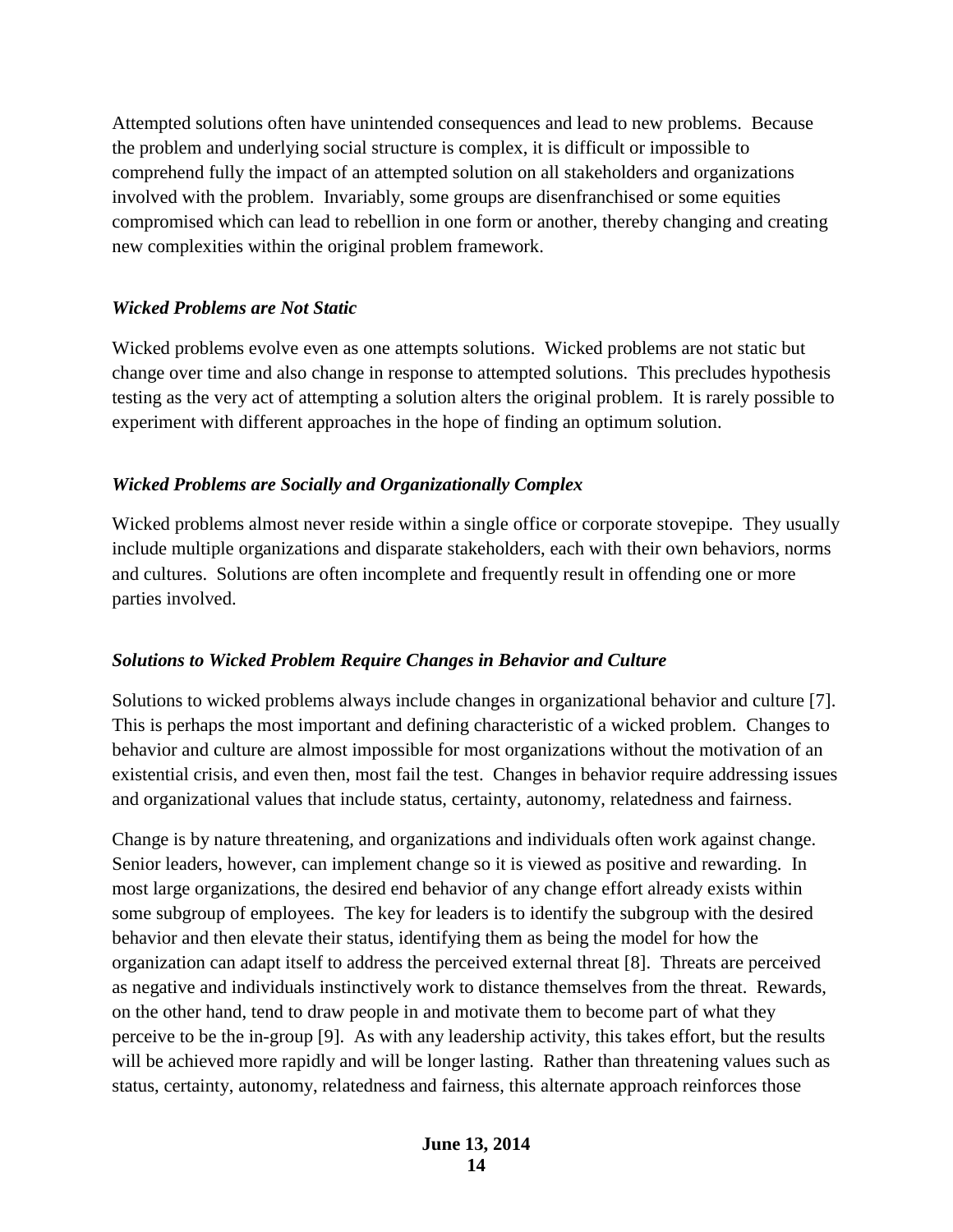values within select subgroups without threatening the larger population that needs to adapt and change.

## *Trust as a Wicked Problem*

Trust certainly exhibits the key characteristics of a wicked problem. Trust is difficult to define. It is easiest to give examples of what trust is not, but clearly articulating what trust actually is proves difficult with no clear consensus among potential stakeholders. Trust is interdependent, bringing together the disparate cultures of research and development, acquisition, testing, planning, policy and operational execution. No one organization owns the problem and each has its own critical interests that do not always align with those of other stakeholders.

The causes of mistrust are equally difficult to identify. Some are due to our own work patterns, some result from changes in technology, while others are clearly the work of malevolent external actors. With such complexity, there exists no clear path towards establishing trust. Any potential solution will compromise values of various stakeholders and set in motion uncontrolled, unimagined and unintended consequences. The complexity increases as both the problem and the stakeholders evolve in time. Technical solutions to niche problems that exist today might actually introduce vulnerabilities tomorrow. Organizations that had no interest at first might become deeply entrenched in the policy and implementation of solutions in the future. Finally, any attempt to establish and verify trust in systems and processes will require changes to the way people execute their jobs today. This unavoidably requires a change in organizational culture. Change brings with it certain threats to individual values, but if handled correctly, leaders can work to enhance the status, certainty, autonomy, relatedness, and fairness to reward those who adapt and help the organization change.

## <span id="page-14-0"></span>**2.3 Examples of Subversion**

For individuals and organizations that have not been the target of a malicious attack, it is difficult to convince them of the need for a trust program. For most people, the concept of an advanced persistent threat (APT) and the idea that someone might be trying to use clandestine means to subvert systems and processes is quite foreign. Most citizens of western societies are open, trusting, and more concerned with day-to-day life than entertaining thoughts of spies attempting to penetrate secure facilities and subvert systems. For such skeptics, the key to understanding the APT is education. The best education is to examine examples of past subversions. Unfortunately, most examples will be highly classified and not available for public review. There are, however, events from recent history that clearly illustrate the threat and the lengths to which adversaries are willing to go to effect subversion. The following four examples are provided to aid the reader in understanding the nature of subversion and the potential impacts.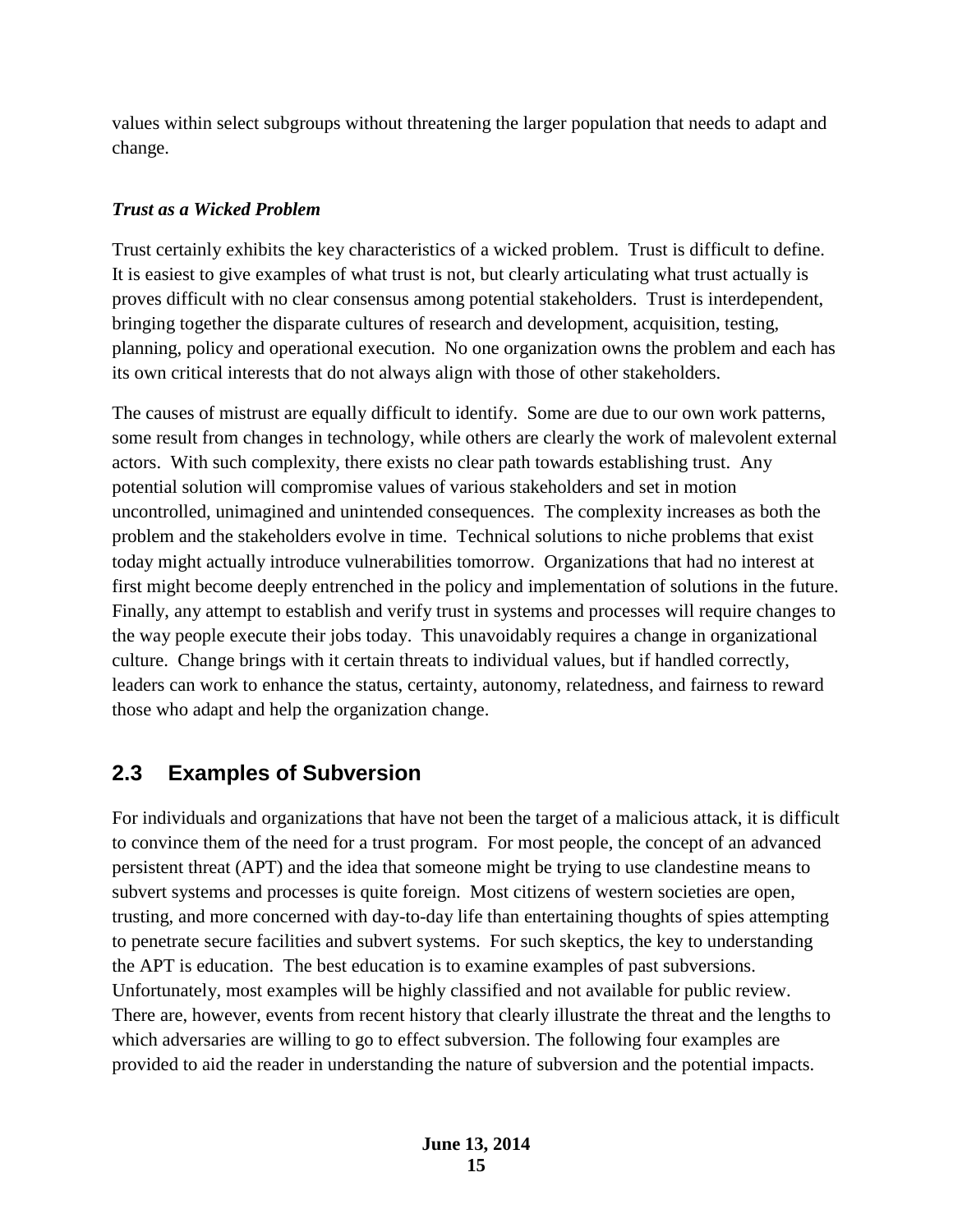#### *Component Interception*

The first example comes from the former Soviet Union. In 1993, Victor Sheymov wrote the fascinating book, *Tower of Secrets: A Real Life Spy Thriller*, describing a number of sensitive operations carried out by the KGB [\[10\]](#page-36-9). One operation involved the modification of cryptographic equipment belonging to a foreign government. The equipment was intercepted and modified while in transit. Subversion of components and systems usually requires some form of physical access. Often, materials can be intercepted while in transit as security is low and the materials are out of sight for an extended period of time. The Soviet caper described below was, however, much more bold and risky.

Country A was sending cryptographic equipment to its embassy in Moscow. To prevent subversion, Country A maintained strict control over everything. All components were made within Country A, including integrated circuits, circuit boards, assemblies and software. The equipment was packaged in crates, locked and secured with tamper resistant and tamper evident seals. The equipment was loaded onto a truck within Country A, then onto a ship belonging to Country A. The truck and ship were continuously accompanied by security agents from Country A. Upon arrival in a Soviet port, the ship was unloaded and the truck driven some distance to the embassy in Moscow. The truck was driven by security agents from Country A and had an escort vehicle from Country A.

At an internal security checkpoint, the escort car and truck awaited clearance to pass through and continue on to Moscow. While the truck was idling at the checkpoint, KGB agents unlocked the back of the truck and got in, riding to the next checkpoint. Inside the truck, they defeated the locks and security seals, removed the electronic assemblies and replaced them with nearly identical units that had a few extra features. Country A never knew that its encoded communications had been compromised. Making matters worse, the United States never knew that Country A's communications were compromised. Often times, information is vulnerable through no fault in process performance.

To execute this attack, the Soviets had to know exactly what lock would be on the truck. They had to know exactly what locks would be inside the truck. They had to be able to defeat and replace the security seals. They also required very detailed knowledge of the circuit boards prior to shipment so they could have modified units ready to install. This event represents an extremely sophisticated and daring attack.

The lesson from this Soviet operation is that equipment completely built and totally controlled by a single organization cannot be trusted. Trust must be justified, based on design intent, testing, and surveillance.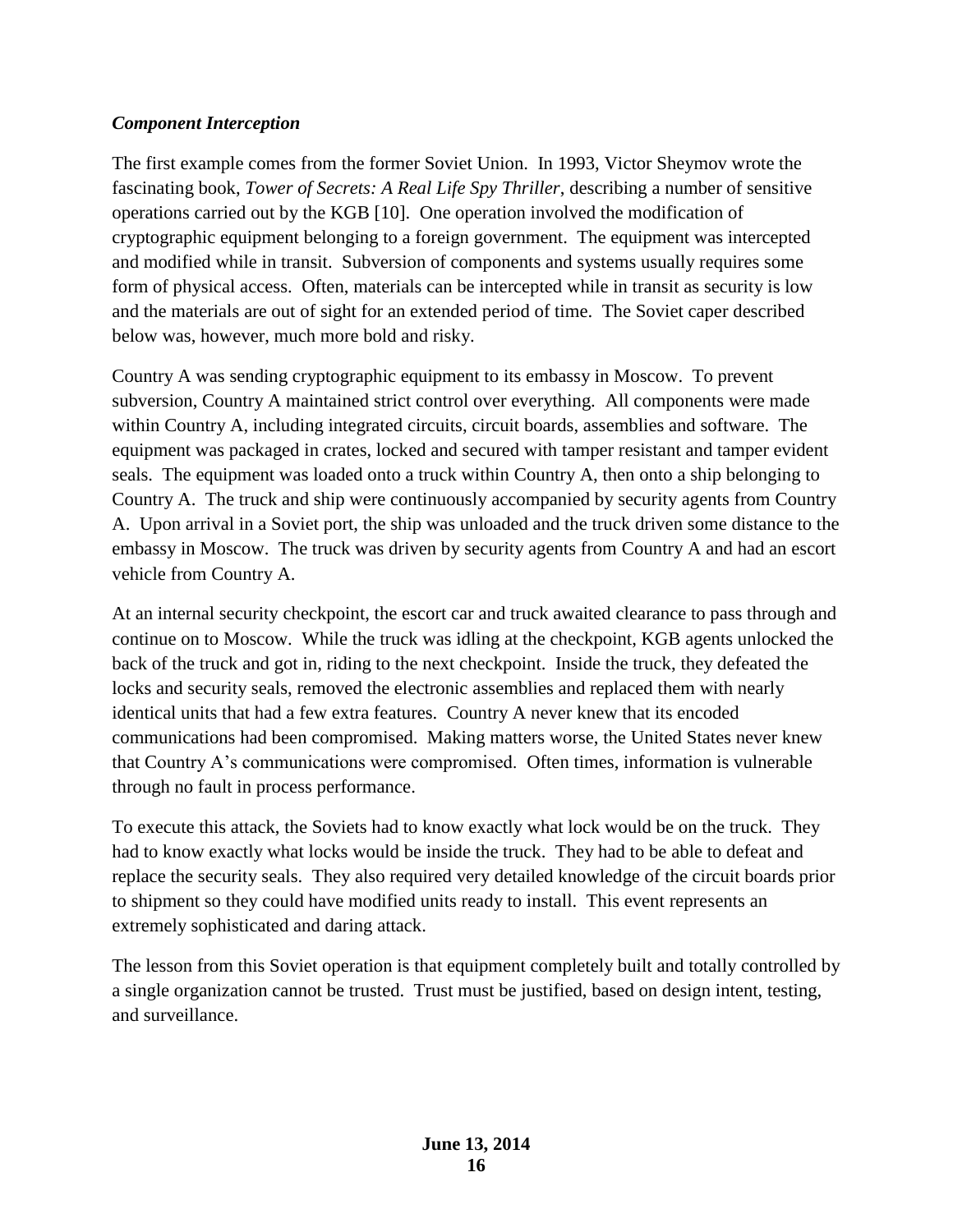#### *The IBM Selectric*

The second example also comes to us courtesy of the Soviets. During the late 1970s and early 1980s, the IBM Selectric typewriter was the instrument of choice for most office correspondence. It was an innovative design that used a single rotating ball to create all characters. The typewriter worked by rotating the ball to the correct position, both vertically and then horizontally, for each character. The ball, about the size of a golf ball, could quickly and easily be replaced to change font or character set.

For the U.S. State Department, the IBM Selectric typewriter was commonly used in foreign missions, consulates and embassies. The typewriters were purchased in the U.S. and then shipped to their destination through various channels, but never with any security as they were not thought to be critical or sensitive items. Cryptographic systems, on the other hand, were shipped through special channels and tightly secured. Rather than working hard to defeat cryptographic algorithms, it is often much easier to simply intercept communications before they are encrypted or after they are decrypted. This is possibly the Soviet motive for attacking the IBM Selectric typewriters.

In 1983, a friendly foreign government intelligence service informed the U.S. that the Soviets had compromised our secure communications [\[11\]](#page-36-10). They either did not know precisely how, or were not willing to share that information. Initially the report was not thought credible, but eventually some members of the intelligence community became concerned and convinced President Regan to bring home all electronic equipment from diplomatic stations in the Soviet Union. To prevent the Soviets from learning of the operation, the effort was executed in absolute secrecy. Those not involved with the program were told that equipment moving in and out of the embassy was just part of routine upgrades in capability. The effort was known as Project Gunman. Until recently, it was highly classified.

When the equipment arrived home, small teams of experts spent hours looking over and through everything. Their inspections included x-ray images of all equipment from multiple angles of view. Eventually, a technician noticed something just slightly out of the ordinary in the x-ray image from one typewriter. Initially, it was not known if the discrepancy was due to the Soviets or a modification in system design from IBM. After further investigation, the CIA team discovered that a metal bar known as the comb support had been replaced with a nearly identical bar that also contained batteries, sensors and transmitter equipment.

The bug was found in a total of 16 typewriters. For its day, it was very sophisticated and almost impossible to find. The bug could sense the position of the typewriter ball just before it imprinted a character. This information was stored until eight keystrokes had been completed, after which the data were burst-transmitted to a nearby receiver. It is not known how long the bugs were active, nor what information was typed on the altered units.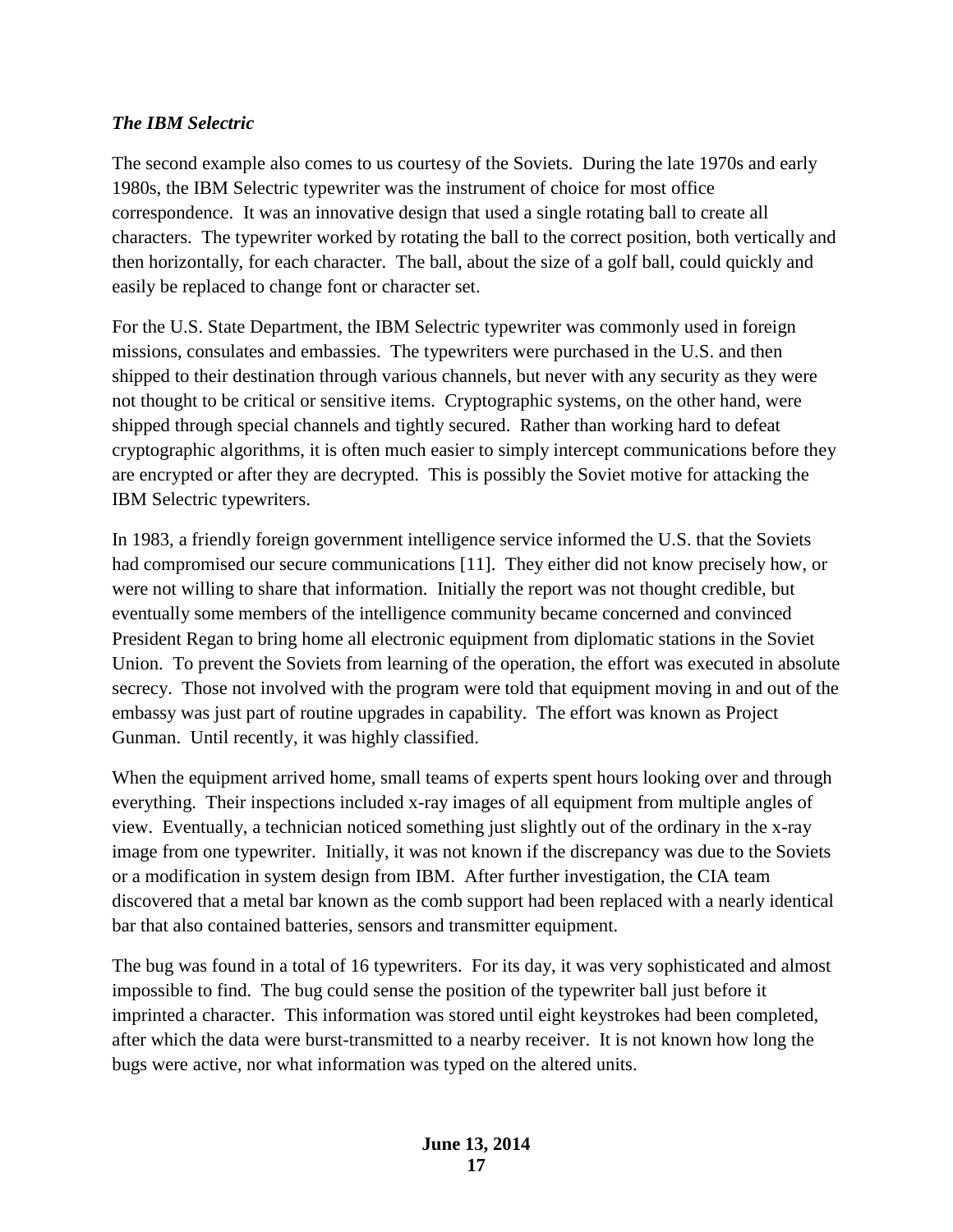The lesson from Gunman is that the U.S. was in the practice of trusting equipment when there was no basis for trust. In the case of the IBM Selectric typewriters, the trust likely resulted from no one worrying about subversion of such a non-critical piece of equipment.

#### *Critical Software*

A third example shall be referred to as the FAREWELL operation. During the early 1980s, the French intelligence service had recruited an asset within a part of the Soviet KGB that was responsible for stealing western technology. The French gave their asset the codename FAREWELL. In July 1981, the French president François Mitterrand informed the U.S. what they had learned from FAREWELL [\[12\]](#page-36-11). The KGB had a shopping list of western technologies that were critically needed within the Soviet Union. High on the list were weapon related technologies, but also of high importance were technologies for the Soviet oil and gas industry. Rather than play a game of cat and mouse with the KGB and try to prevent them from getting the technologies, the U.S. developed an operation to allow the Soviets to steal information and technology that had been altered.

The Soviets wanted to build a large gas pipeline from Siberia to Europe. Their plan was to sell gas to the west to raise hard currency critically needed to help keep their economy alive. They had purchased most of the equipment and control systems through a combination of legitimate and illicit means, but were unable to obtain the software necessary to automate the system. The Soviets asked the U.S. if they could purchase the software but the request was declined. Undeterred, the Soviets proceeded to steal the software from a company in Canada. Unknown to the Soviets, the software had been modified so that it would operate correctly for a period of time, and then cause damage to the gas infrastructure by producing pressures in excess of what the pipeline could sustain. The result was a massive explosion in the central Soviet landmass. It is claimed that U.S. launch detection satellites observed the explosion and initially thought the event to be a rocket launch [\[13\]](#page-36-12).

The existence of FAREWELL was declassified during the 1990s. Since then, a number of reports have surfaced claiming that the subversion and resulting pipeline explosion occurred, while other reports deny the sabotage, claiming instead that the pipeline suffered a relatively small explosion due to faulty components. Those who believe the subversion of control software directly resulted in the explosion also suggest that the Soviets were left in a state where they were unable to trust much of anything they had stolen.

## *Credit Card Readers*

The final example presented is much more recent. In 2008, a group of cyber criminals managed to alter the circuitry used in credit card readers used throughout Europe [\[14\]](#page-36-13). The perpetrators are believed to be cyber criminals operating out of Pakistan and China. Given the extent of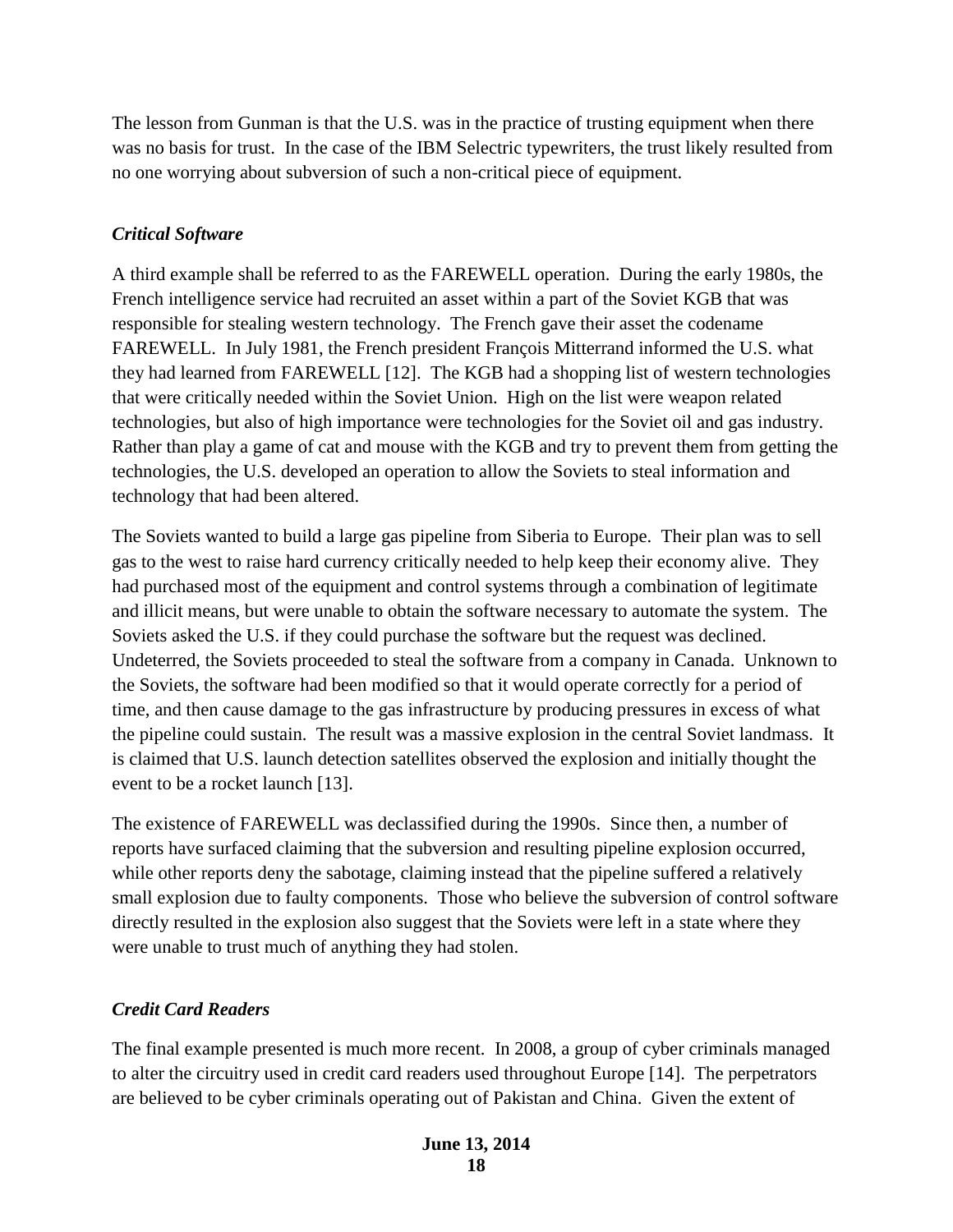Chinese government oversight and control, it is entirely possible this activity was known to and at least tacitly accepted by someone in a position of authority within the Chinese government.

For this attack, credit card magnetic strip readers were altered either during production in China, or during shipment. The modifications allowed the readers to send customer account information to electronic addresses identified as being in Lahore, Pakistan. Tens of millions of dollars were eventually removed from a large number of accounts before the operation was discovered and shut down.

The counterfeit readers could be distinguished from genuine readers by their weight, having an extra three to four ounces. Not suspecting subversion, the bogus card readers were installed in machines across Britain, Ireland, Denmark, Germany, and the Netherlands. The technicians had no previous experience with subverted card swipe readers and therefore had no reason to suspect the new readers were anything other than genuine. This is a classic example of linear thinking, where humans tend to believe that the events of tomorrow will largely be similar to those of today, much the same way that events of today are similar to those of yesterday [\[15\]](#page-36-14). Citizens of most western societies are simply not conditioned to be suspicious.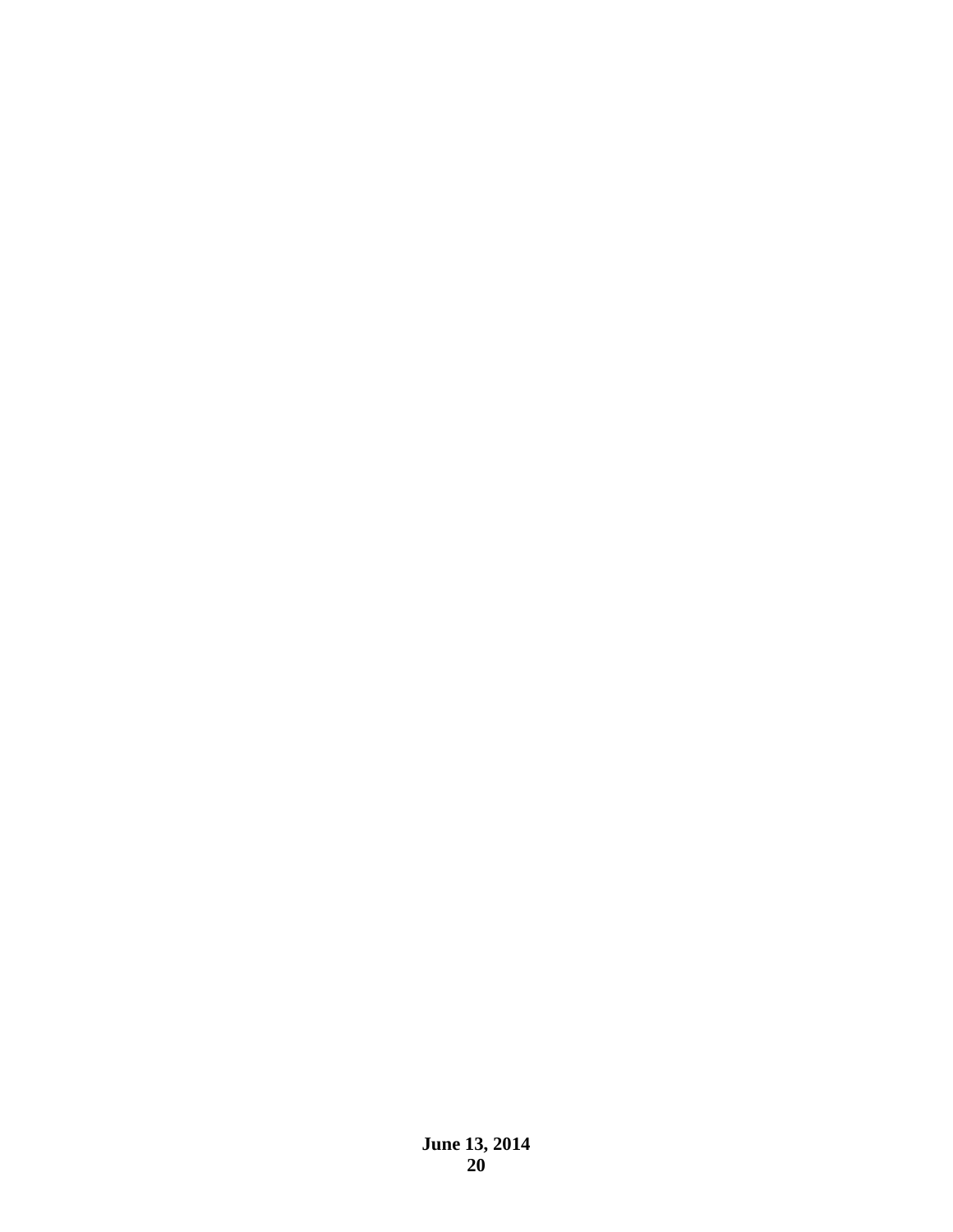## **3 ISSUES**

<span id="page-20-0"></span>The introduction of trust as a system concept brings with it numerous implications for national security systems. Before thinking about trust, there was a naïve confidence that systems would work as designed when and where they were required. With the need to contemplate trust and the possibility of subverted systems, it is necessary to consider the possibility that some critical systems will fail precisely when they are required to operate in a crisis. While trust introduces obvious challenges for senior leaders, before exploring these challenges, it is necessary to examine some of the issues that come along with the introduction of trust. The primary issues are that the concept of trust, or stated another way, the need to be suspicious of systems, is contrary to current trends in system design, quality manufacturing, and human nature.

## <span id="page-20-1"></span>**3.1 Trust Runs Contrary to Current Trends in System Design**

When considering the trust characteristics of systems, it is necessary to focus on the supply chain as it is necessary to physically alter components or modify software to subvert a system. It is possible to subvert a system while in the design stage, but for the purposes of this paper, the scope of subversion is limited to supply chain attack. When thinking about supply chain security, the common approach and mistake is to examine direct suppliers. Unfortunately, these suppliers are only a tiny portion of the supply chain. To fully secure the supply chain, it is necessary to consider the entire supply network, all the way back to raw materials. Subversion can take place anywhere within this supply network.

#### *Open Design Practices*

For the last two decades, with the rise of the "global economy," manufacturers of commercial products, particularly consumer electronics, have been forced to compete fiercely to gain and maintain market share. This competition is the driving force behind manufacturing and marketing efficiency practices that have significantly contributed to a rise in global standard of living, but also leave systems vulnerable to subversion. Many practices are commonly found in the production of both commercial and military systems, while others are unique to either military or commercial systems. Current practices in commercial system design stress interoperability, plug and play, reuse of proven components and subsystems, and in some cases, open architectures.

**Interoperability -** Interoperability is the ability of a product from a given manufacturer to operate correctly when interconnected with other products from the same manufacturer, or possibly different manufacturers. The connections can be physical or virtual. The key feature is that the systems exchange and share signals and data of one form or another. Interoperability can be as simple as two hand-held tablets being able to talk with one another, or as complex as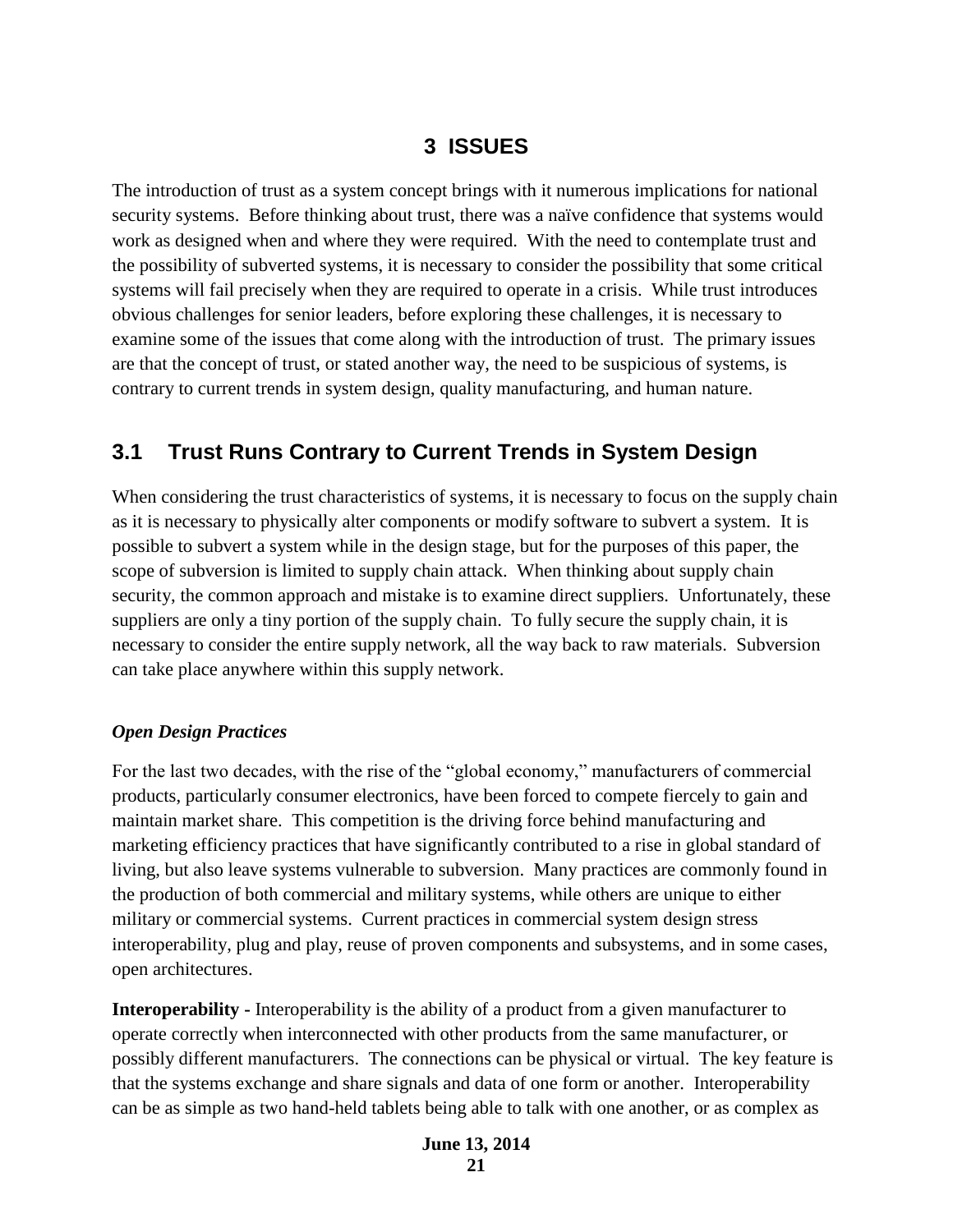the ability of a circuit board from one computer to be removed and inserted into another computer without change of function. A key feature of interoperability is that the interfaces are both known and compatible. This requires that specifications for the interface are known, controlled and available. That which is available for beneficial purposes can also be used for malicious purposes. Interoperability, necessary for commercial systems, introduces vulnerability to subversion.

**Plug and Play -** Plug and play is a term used to describe how external accessories for personal computers can function properly without the need for the operator to load special software. Plug and play builds on the concepts introduced with interoperability but carries the idea further. The basic interface is well defined. When a new piece of equipment is attached to a computer, the computer and accessory communicate and negotiate the signals and resources that are required. If necessary, the equipment supplies the unique software required for proper function of the accessory.

Plug and play introduces enormous vulnerabilities for information systems but to a lesser degree impacts other systems as well. Most government computer systems are now configured and tightly controlled by network administrators. The systems are designed to recognize most Universal Serial Bus (USB) devices and not allow them to function. This helps prevent introduction of viruses from memory sticks, and helps prevent data loss. The problem is that USB interfaces are open to allow mice, keyboards and printers to function properly. Some with malicious intent have simply reprogrammed memory devices to emulate printers [\[16\]](#page-36-15). The computer accepts them as valid plug and play devices and allows the user to print data to the memory much as one would print data to a printer. The computer also allows the device to supply software if needed to function with the fake printer. Plug and play introduces enormous issues for trust.

**Reuse of Proven Components, Subsystems and Software -** Reuse of proven components, subsystems and software modules is now common within both the military electronics and consumer electronics industries. Modern systems contain enormous amounts of code that is difficult and expensive to produce. The code is easily broken down into functional blocks. For many systems, the basic functional blocks are the same, or very similar. Reuse of software helps amortize the investment over multiple product lines. Similar to software, certain electronic components and sub-assemblies are reused across product lines. A great example is the venerable 8051 microcontroller. This now ancient integrated circuit was introduced decades ago as an early microprocessor. It has found significant use in low-end electronic systems as a microcontroller. Subversion of the 8051 while in production would have resulted in suspect components used in thousands of commercial and military systems over the course of two decades. Reuse of components is necessary from an economic perspective, but it introduces vulnerabilities for systems to be subverted.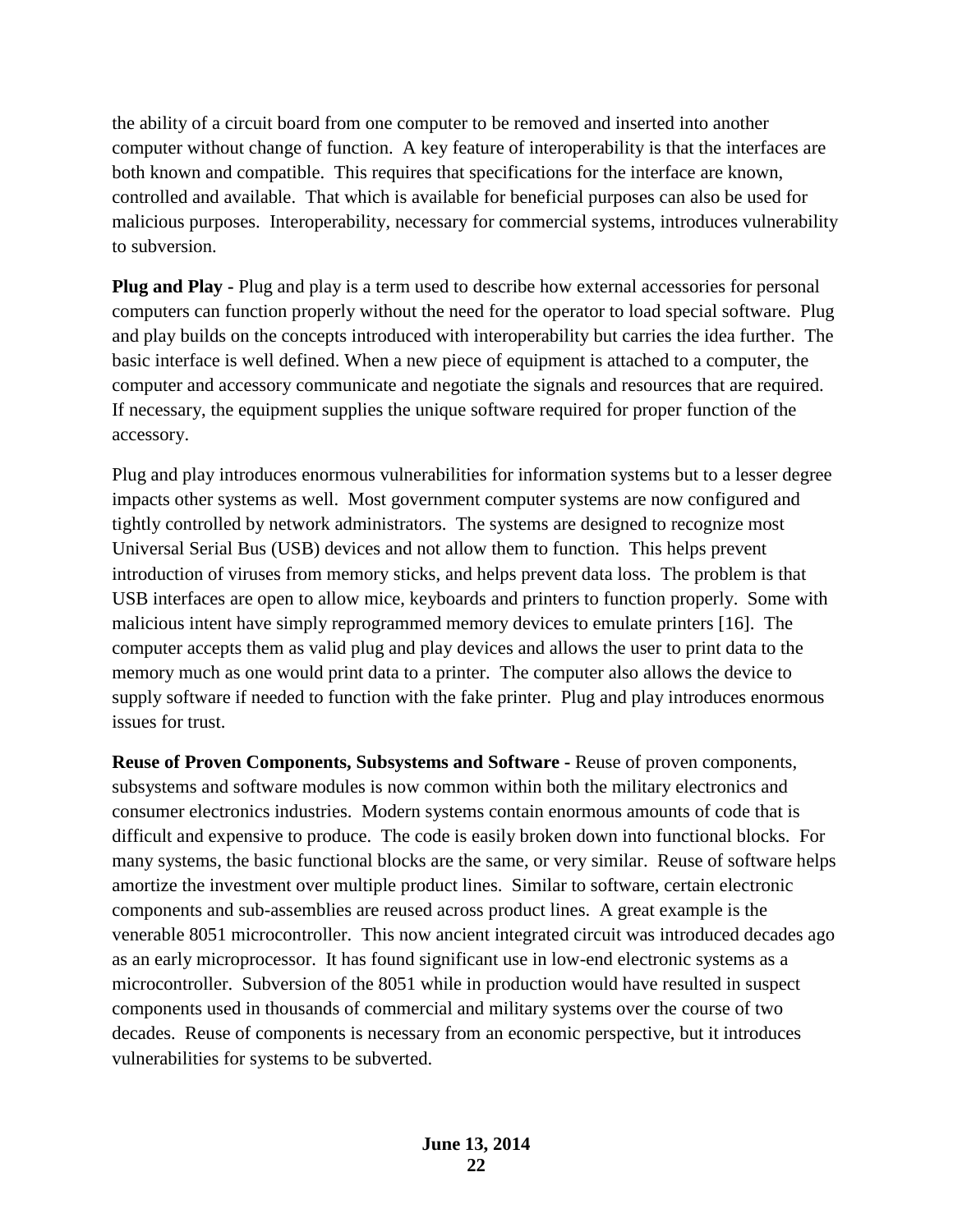**Open Architecture -** Open architecture is another commercial trend that is both popular and has resulted in significant economic activity. Some manufacturers want to keep their architecture proprietary so they can control their part of the market. Others have found that making the architecture open results in thousands of entrepreneurs developing products that help make the basic system more successful in the marketplace. The military does not like to purchase systems that rely on blackbox, or proprietary equipment. When this occurs, they are forced to purchase support and upgrades through this same manufacturer at elevated prices as there are no competitors. Open architectures allow development of new capabilities at lower costs, but these economic benefits come at the expense of increased opportunities for this openness to be turned against them. The advanced persistent threat (APT) can more easily exploit open architectures and introduce subversions.

## <span id="page-22-0"></span>**3.2 Trust Runs Contrary to Current Trends in Quality Manufacturing**

#### *Production Processes*

Beyond economically favorable design practices lay economically favorable production processes. Here again we find some approaches that are similar between military and commercial systems and some that are unique. As a general rule, quality products do better in the marketplace than inferior products, but the production definition of quality is often different from what the consumer expects. Quality does not necessarily mean expensive or rugged. Quality systems are those that exhibit very little variation in performance from sample to sample. If production variations can be minimized, it is a simple matter to adjust design and performance for the system to give the end user a consistent and satisfying experience.

Two basic approaches exist to produce systems with minimal variation. One is to put tight specifications on all components and then test the resulting assembly for compliance with performance requirements. Systems passing this test are released to consumers while failing systems are either scrapped or reworked. This is an expensive approach as it does not address the underlying causes of variation.

The second approach is to examine the sensitivity of a system to variations in input materials and parameters, and then tightly control only those that are critical [\[17\]](#page-36-16). Once the production process is reliably producing systems that perform within required specifications and with minimal variation, the production process is "locked down" or configuration controlled. No changes are allowed without understanding how they will impact production yield.

#### *Quality Assurance in the Supply Chain*

Excellent examples of the second approach in the microelectronics world are the qualified manufacturer list and ISO 9000 certified production processes. These two quality assurance mechanisms are very similar in their underlying approach. ISO 9000 certification provides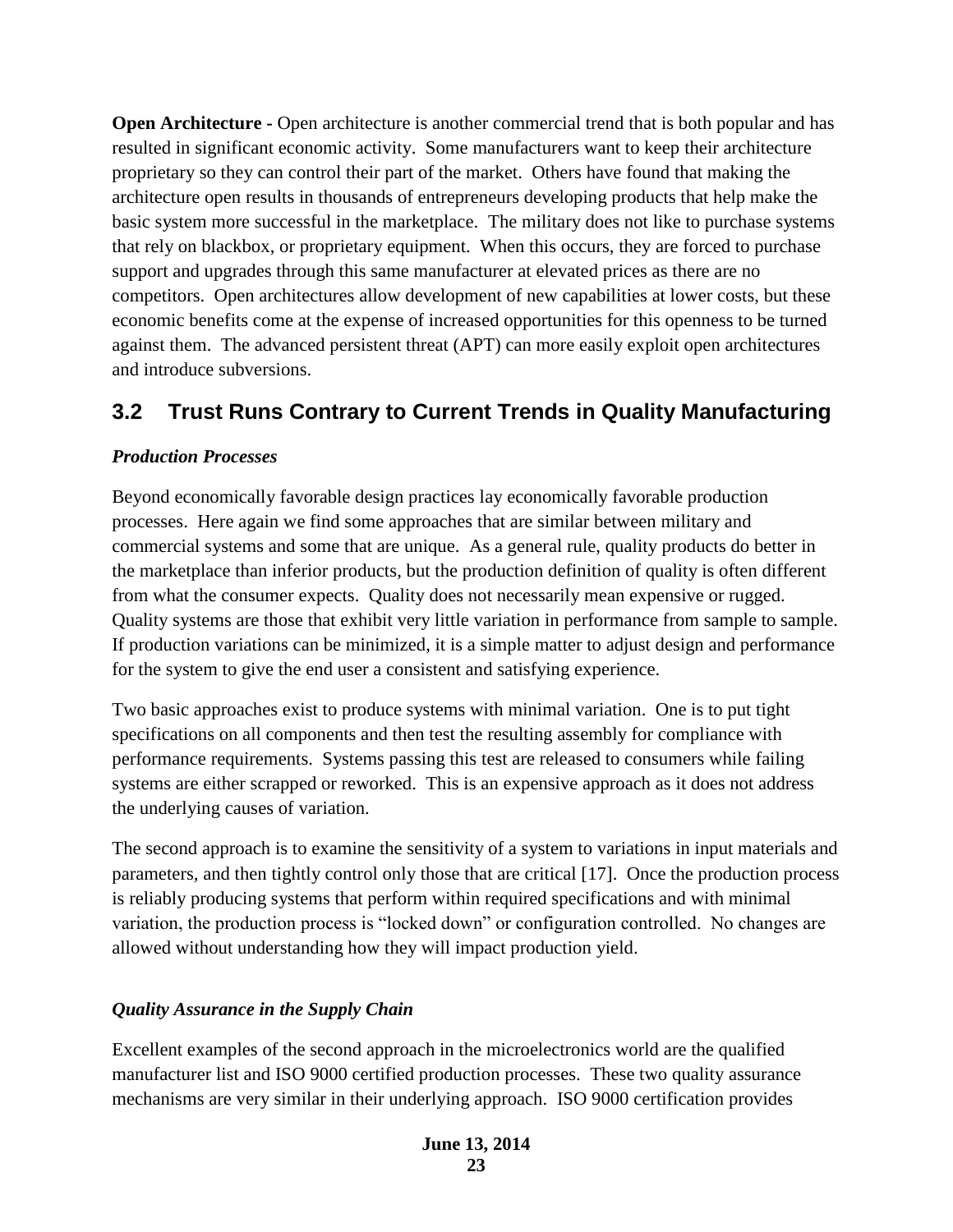assurance that the manufacturer has taken steps to minimize variation, and the consumer of those components can use them in higher assemblies without having to screen or test the components. Stated another way, a widespread practice in the production of both military and commercial systems is to trust the vendor's certification that his parts meet required specifications. This is an excellent place for the APT to attack. The vendor trusts his processes, and the manufacturer of next assemblies trusts the vendor. Since acceptance testing is minimized on both sides of this supplier-vendor relationship, the presence of a competent adversary will likely go unnoticed.

Another growing trend of particular concern for military systems is the use of commercial off the shelf (COTS) components [\[18\]](#page-36-17). Half a century ago, the military and NASA were the two largest consumers of electronic components. What they wanted, vendors were all too happy to supply. This resulted in many vendors offering parts that were available in both commercial and military standard (MIL-STD) grade. The military standard parts were subject to additional screening with outliers being sold as commercial grade. Today, the market dynamics have shifted to the point where military electronics are a tiny percentage of the total world market. The military can no longer drive the market. To control costs, they are forced into a greater reliance on COTS components. Since COTS parts are produced beyond the control of the military, there exists the possibility that an APT can execute a supply chain attack and subvert the function of the final military system.

## <span id="page-23-0"></span>**3.3 Distrust Runs Contrary to Human Nature**

The concept of trust and the need to be suspicious of systems is difficult for many to accept as it tends to run contrary to basic human nature [\[19\]](#page-36-18). By design, social indoctrination, or necessity, most humans in society are relatively trusting of one another. Many social scientists believe that some minimum level of trust is essential for the proper functioning of society [\[20\]](#page-37-0). A general tendency is towards what is described as temporal linear thinking. Since nothing bad happened yesterday or the day before, the general trend is for nothing bad to happen, so people inherently accept that nothing bad will happen today or tomorrow. Most people believe that small problems can be fixed before they become large, and spatial linear thinking suggests that big problems have big causes [\[21\]](#page-37-1). When bad things do happen, even if they could have been predicted, the general response is one of shock and disbelief. Small failures are quickly rationalized as being anomalies rather than evidence of malicious activity. While it is true that most anomalous outcomes are more or less random, a few are intentional and designed to appear random so that if discovered, they will not result in unwanted suspicion.

The solutions to the trust problem also tend to run counter to basic human nature. In general, the process required to establish trust in systems is to stop trusting them until such trust can be justified. Frequently, people do not want to do this as it is easier to trust.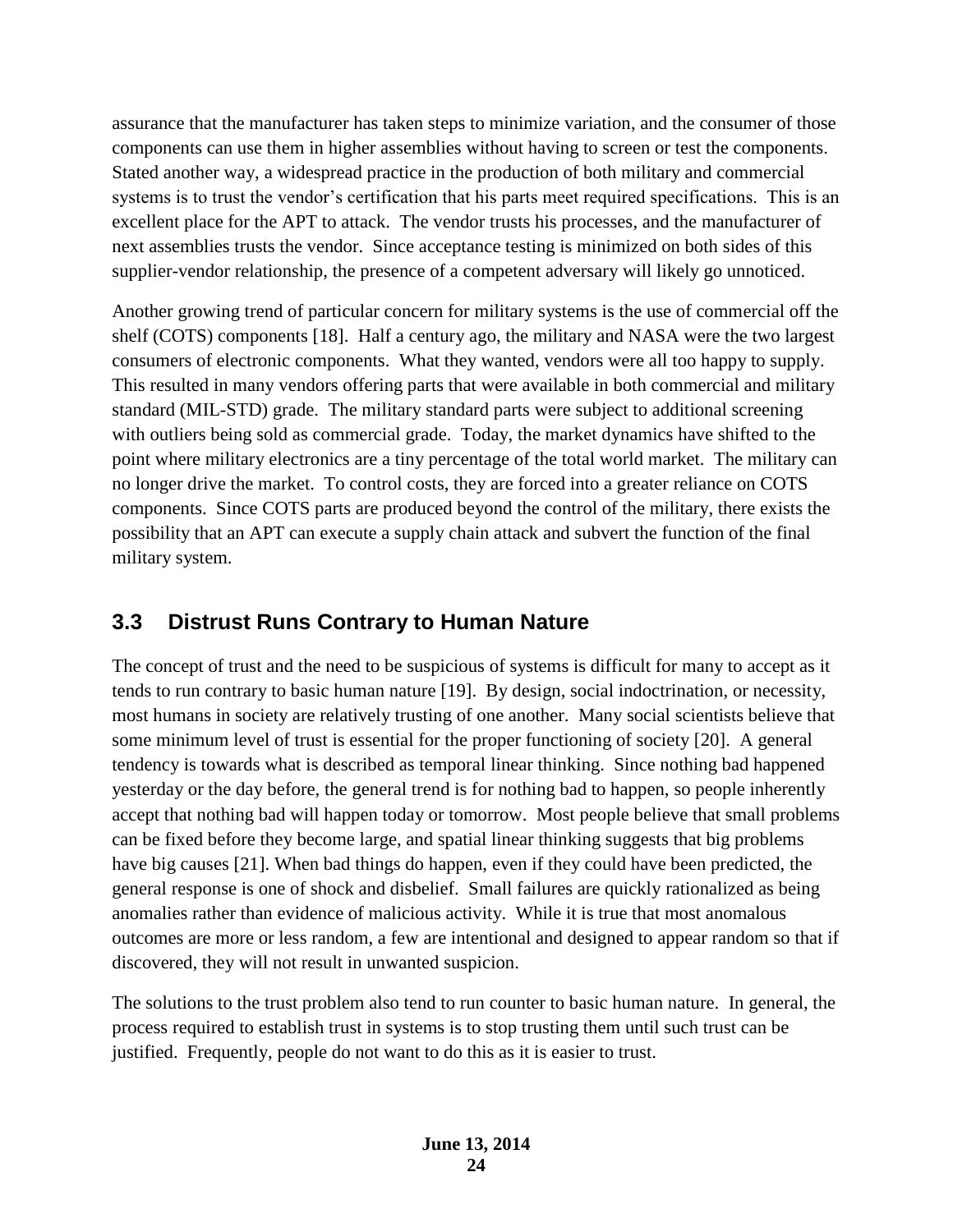People also tend to work against efforts to establish trust, both consciously and unconsciously. People are imperfect creatures and tend to make mistakes. Some of these mistakes appear minor but can have major impact when exploited by an APT. An example can be as simple as accidentally typing one's password in place of the user name when trying to log into a company network. Someone watching this would see the failed login followed by a successful login from the same IP address. The observer could quickly see that the first user name looked more like a password and try that with the real user name from the second login attempt. Other human responses are more sinister. In many organizations, change is despised. People who do not like the change will actively or passively work against it. Many long-term employees will simply wait out the new boss. When the boss leaves, the unpopular new policy will leave with him/her.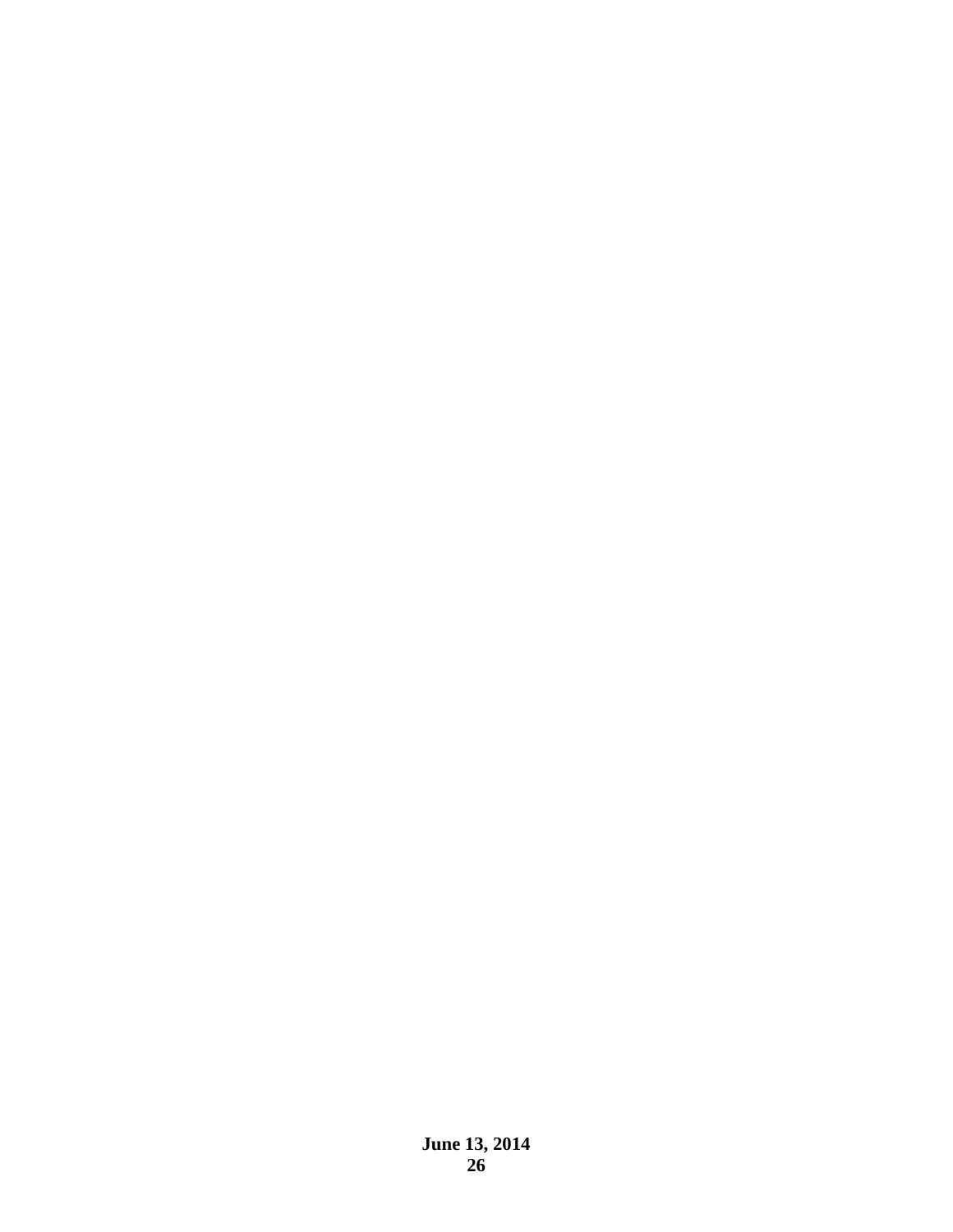## **4 CHALLENGES FOR SENIOR LEADERS**

<span id="page-26-0"></span>The problem of trust will not solve itself. Senior leaders need to take action. A compounding problem is that the concept of trust is relatively new and poorly understood. Most senior leaders would rather deal with the problems they already know than address something that is new, ill defined, and has no clear solution.

## <span id="page-26-1"></span>**4.1 Aversion to Wicked Problems**

Why are senior leaders averse to wicked problems? Large, successful organizations have evolved over time. They have developed business practices that have led to success and in doing so, reinforced themselves [\[22\]](#page-37-2). All business and organizations, however, progress through an evolutionary cycle that eventually leads to inefficiencies and bureaucratic inertia. Senior managers become risk-averse, and prefer both quick fixes to difficult problems, and solutions that can be put on autopilot.

Senior leaders are humans and exhibit all the same limitations seen in their staff, such as linear temporal thinking and limited historical memory. Just as random members of the public tend to project yesterday's events onto tomorrow, senior leaders will do the same, even more so if yesterday was routine and uneventful. Thinking about potential changes or catastrophes consumes time and effort that might be better applied to current problems. In addition, people in general tend to have short memories. Unless an occurrence is particularly negative, it will soon fade from memory and not influence current thinking as much as it possibly should. Senior managers exhibit similar traits, which, combined with senior leadership turnover, allow serious problems handled by previous senior leaders to be forgotten.

One of the most vexing problems for senior leaders is assessing the costs and benefits of action on problems with future consequences versus action on current known problems. Trust is one such problem. We know from examples that trust is a serious issue, yet the few known examples of subversion are things that happened to "the other guy," and nothing serious appears to have happened to military systems. Not everything we use has been subverted and trying to find the few that have will be time consuming and expensive. Rather than expend limited resources to address something that might not affect any given organization, even if the potential impact and future cost are assessed to be significant, the leaders will concentrate on current known problems.

The complexity of wicked problems also helps to make the problems difficult for senior leadership. Rarely do wicked problems lie entirely within a single organization. Normally the problems span multiple organizations and business units. There are known and hidden interdependencies that make any modification to the status quo an adventure into the unknown. With cross-organizational dependencies come cross-organizational responsibilities. Addressing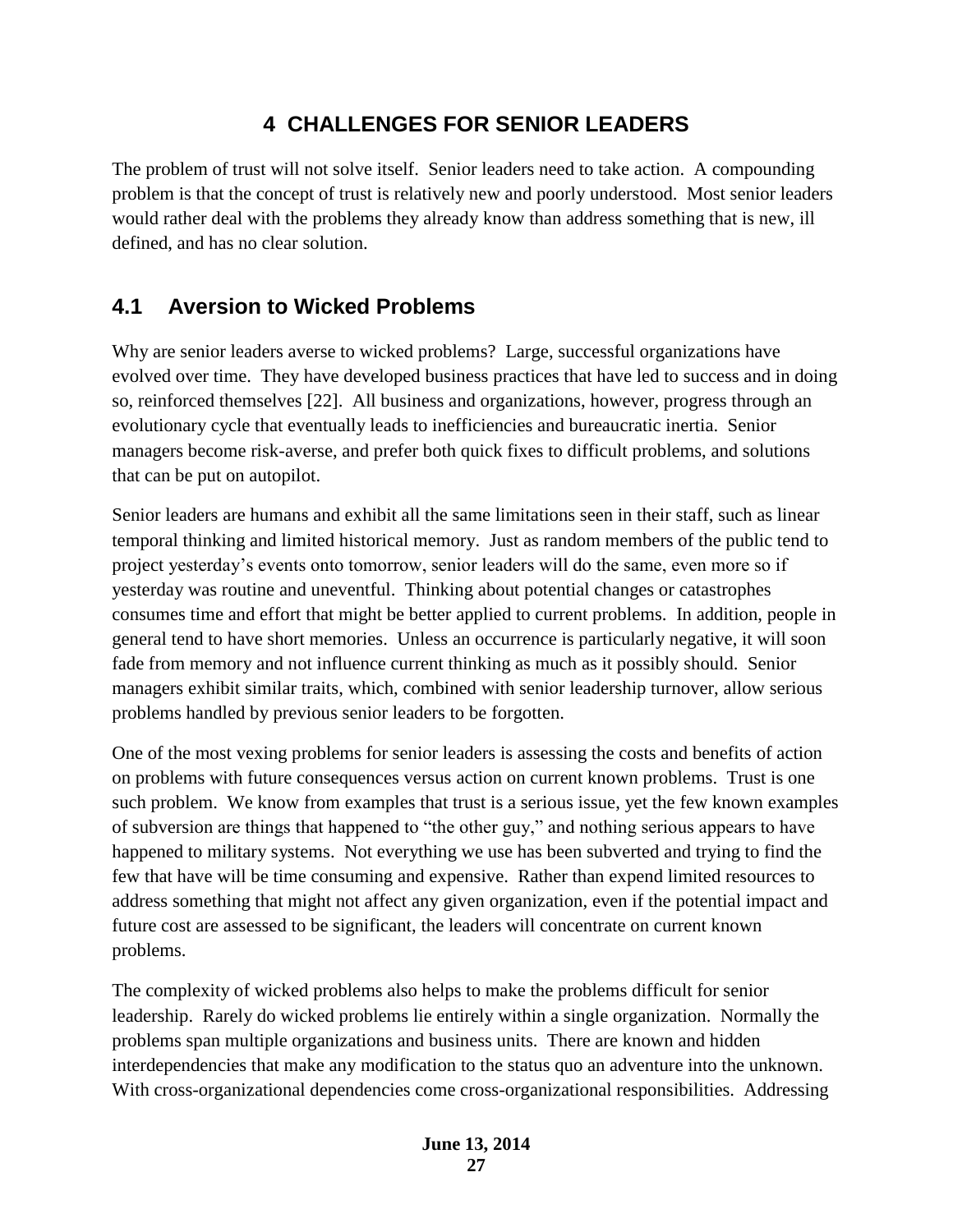the technical cause of a problem might be simple compared to navigating the political landscape to a successful solution. Business units that are composed of multiple stove-piped organizations find wicked problems particularly difficult.

Senior leaders are also at times intimidated by the tendency for wicked problems to change over time in unpredictable ways. Poorly conceived attempts at solutions more often than not make the problem worse. They also introduce new problems. Because the problem changes with each attempted fix, it is rarely possible to learn from one's mistakes and correct a poor solution.

The most difficult part of wicked problems for senior leadership is that solutions always require changes in organizational behavior and culture. Such changes are extremely difficult due to organizational inertia and the tendency of senior leaders to move on after a finite and usually short number of years. Culture change requires seniors to actually lead rather than simply manage. This tends to force them out of their comfort zone. Many people aspire to be senior managers. Few ever succeed at being senior leaders.

An unfortunate truth in much of the corporate world and almost all of government is that the labels of "leader" and "manager" are used interchangeably. Most often, seniors within an organization are referred to as leaders when they are, in fact, only managers. The difference is important, particularly when dealing with change [\[23\]](#page-37-3). Managers hold a formal position of status and wield power with the authority of the organization. They have the ability to coerce their staff to accomplish assigned tasks through implied or actual threats. Employees, fearing loss of status, certainty, autonomy and possibly relatedness, conform, whether they agree or not. Leaders have the more difficult task. With no formal position or status, they motivate and persuade individuals to follow some desired course of action by giving their followers status and certainty in the future and a feeling of relatedness. Managers operate in the present and are effective in temporal linear situations. Leaders are necessary for significant and enduring change in organizations.

## <span id="page-27-0"></span>**4.2 Addressing Wicked Problems**

Not all is lost. While senior leaders often have a natural aversion to wicked problems, their skill set is reasonably well matched to solving wicked problems. These skills usually include leadership, communication, collaboration, and consensus building, all essentials for tackling wicked problems. Unfortunately, senior leaders often have no formal training and limited experience with wicked problems. Even with experience, every wicked problem is unique. Like any other specialized activity, solving wicked problems requires some training for senior leaders to understand how best to use their skillset.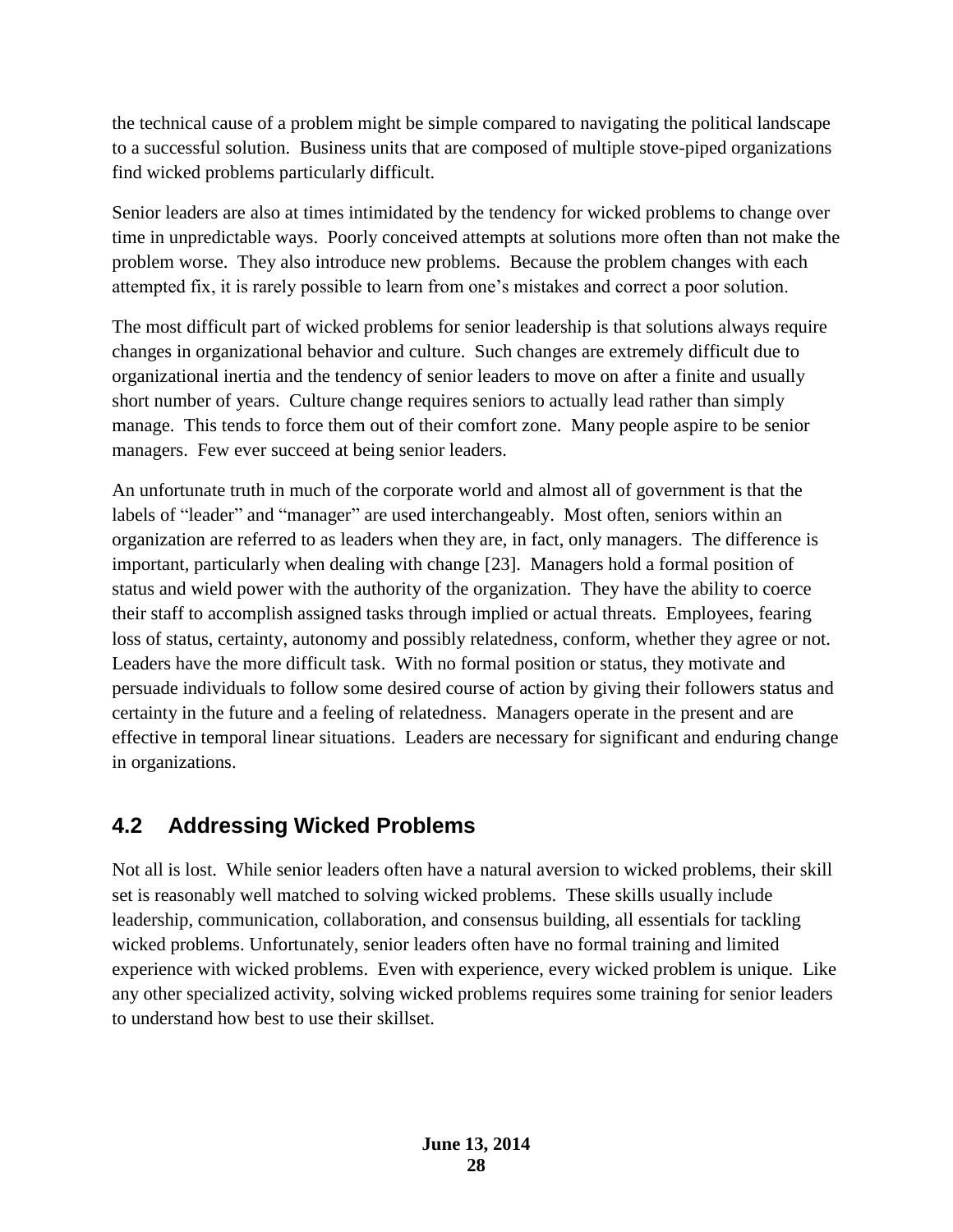#### *Approaches to Solving Wicked Problems*

The first step is for senior leaders to recognize a wicked problem for what it is. As stated repeatedly above, wicked problems are large and complex issues that span many organizations with interdependent goals and requirements. These are not linear problems that can be addressed with traditional analysis techniques where managers start with a statement of the problem and then work through to a solution.

After realizing that a wicked problem exists, senior leaders need to select an approach that is best suited to that particular problem. The traditional solution approaches are authoritarian, competitive, and collaborative [\[24\]](#page-37-4). These are only approaches to solving wicked problems and do not guarantee that a solution will or can be reached. By their very nature, wicked problems are never really solved. They may only be made better or worse.

## *Authoritarian Approach*

The authoritarian approach has the appearance of being the most efficient method to solve a wicked problem [\[25\]](#page-37-5). The senior leader will approach the challenge somewhat as a linear problem, but must be aware of the organizational interdependencies and the tendency for unintended consequences. Based on insight and analysis, the leader forces a solution upon the stakeholders. This approach is highly efficient but often ineffective. While the leader can force organizational compliance, the solution lacks "buy in" from those affected. Since it is usually difficult or impossible for a single leader to grasp all the intricacies of the typical wicked problem, the imposed solution will have, at best, a limited impact and eventually the problem will re-emerge in another form.

## *Competitive Approach*

The competitive approach to wicked problems relies on different teams competing to produce a solution to a given wicked problem. A committee is normally formed to review the various proposals and select what is believed to be the best solution. Then, by previous agreement, or royal decree, that solution is imposed upon the organizations and stakeholders. Competitive solutions have the advantage of greater diversity of thought and greater buy in from the stakeholders as they are all involved in the solution. The disadvantage is that the competition takes more time and is therefore not as efficient as the authoritarian solution. In any competition, there are winners and losers and not all will agree with the solution selected and imposed, even if the committee selects the best parts from each proposal reviewed. Competitive solutions are often more effective than authoritarian approaches, but with the stated limitations, they too can be short lived in acceptance and implementation.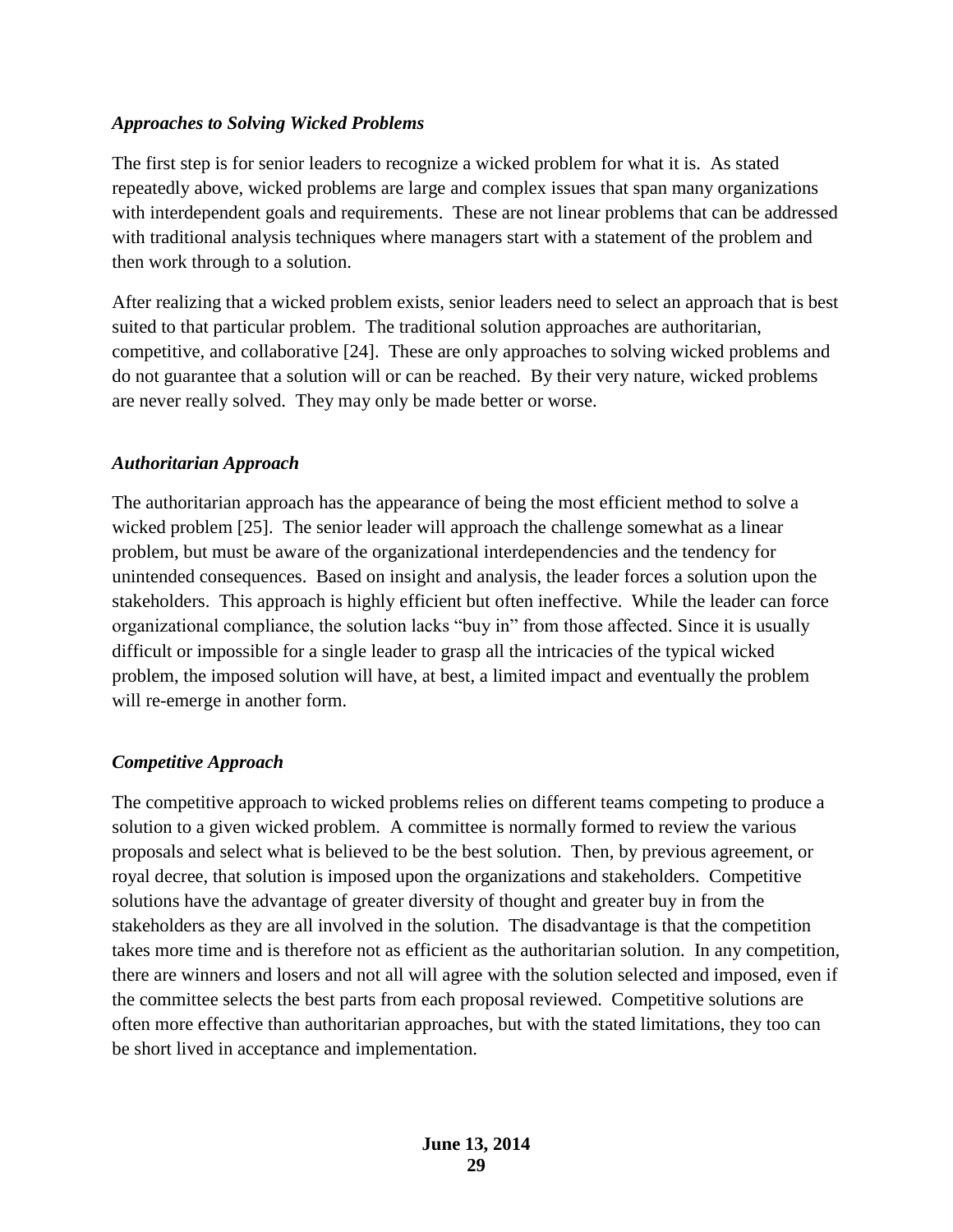#### *Collaborative Approach*

The final method for addressing wicked problems is the collaborative approach. This approach should be the easiest and most effective for government organizations as they frequently operate in situations where multiple organizations have interests and there is no clear line of authority. Commercial interests often can sustain more direct control from leadership, but government organizations cannot because different parts of the government are simultaneously involved with the same problem.

For collaborative solutions, the various stakeholders come together to examine the problem and the known interdependencies. With all (or most) players involved, it is also possible for stakeholders to understand the potential costs of inaction. This, at times, helps motivate acceptance of a solution even if it is not optimal for one organization or another. By working together, and exploring common goals and shared values, the stakeholders can move towards identifying objectives and finally developing plans of action. The problem will never completely go away. The collaborative solution will need to be tried and then modified as the wicked problem changes and adapts to the imposed solution. However, through collaboration, it is possible to tame many wicked problems to the point where they are manageable.

The collaborative solution approach is often referred to as holistic [\[26\]](#page-37-6). By the collaboration of a large group of stakeholders seeing the big picture and understanding the full extent of a wicked problem, an effective solution can be developed and implemented.

Because wicked problems morph under the stress of an imposed solution, it is necessary for the solution to be resilient, or for the collaborative team to be resilient. Rigid solutions only create additional problems. It is also necessary to understand that the entire problem might not be solved with a given solution formulation. If the critical functions and features of the problem can be addressed and improved, then traditional solution approaches might be more effective on an individual basis for other parts of the wicked problem.

A common difficulty encountered when addressing wicked problems is that the topics themselves tend to defy reasonable attempts at a clear and concise statement of the problem. This often occurs when the senior leader remains focused too closely on one of the components and has failed to step back and examine the larger problem and its environment as a whole. This situation is easily identified when attempts to deal with a problem feel incomplete or unsatisfying. When this is encountered, the senior leader needs to continue to question his assumptions until he arrives at what appears to be the single underlying issue. For many problems with organizational interdependencies, the core of the problem can lie in the political structure rather than the technical aspects of the observed symptoms.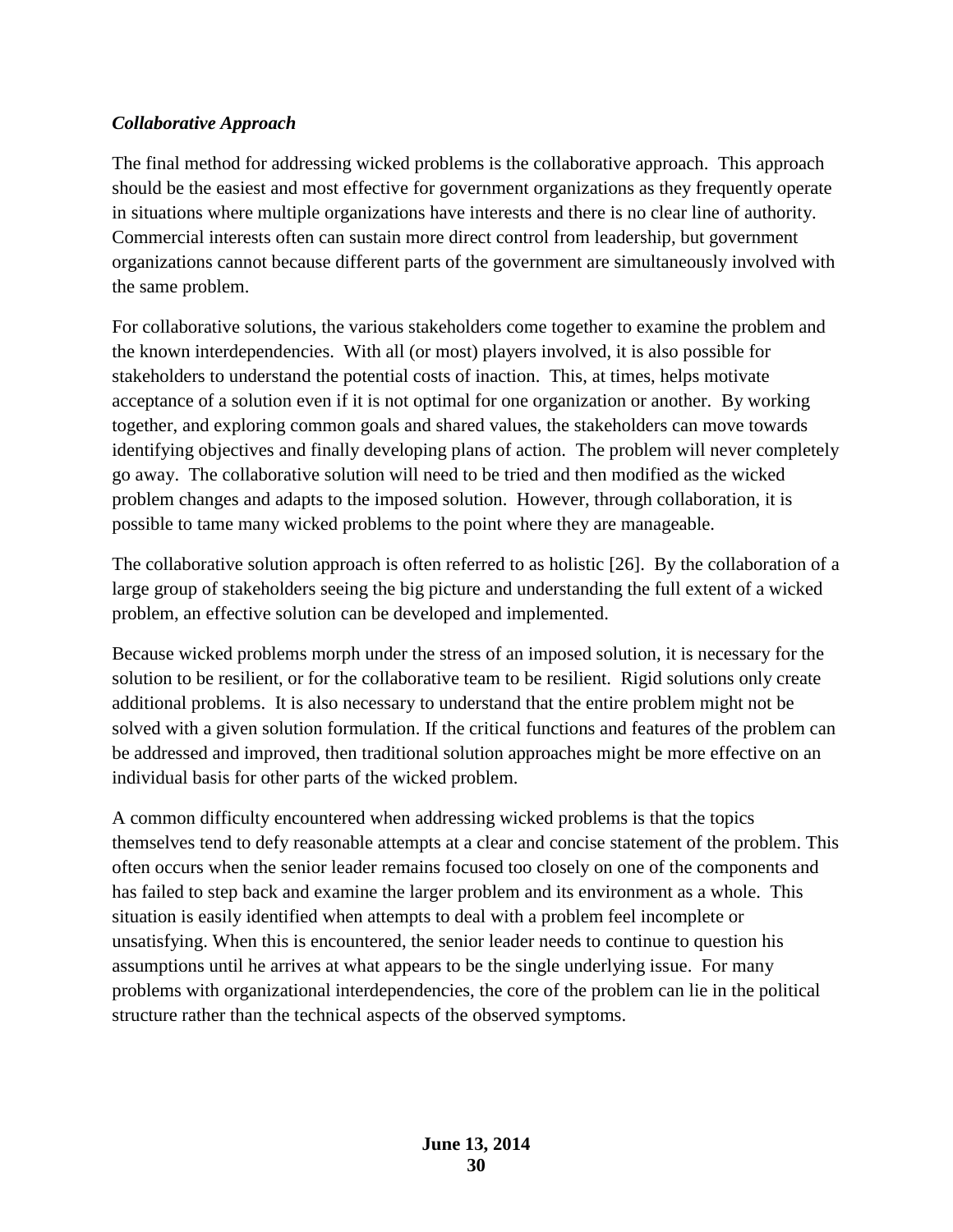## <span id="page-30-0"></span>**4.3 Principles of Trust**

The above discussion of wicked problems and limitations of senior leadership are interesting and important, but do not help organizations address the problem of trust. By its very nature, trust is a wicked, multidisciplinary problem that crosses organizational lines. Based on these characteristics alone, the collaborative approach to problem solving offers the greatest potential for success.

The first step toward a solution is for the known stakeholders to collaborate and determine the organizational extent of the problem and the remaining stakeholders. At first, not all stakeholders will be obvious, requiring the collaborative team to grow over time. As an example, consider the small problem of trust for a single type of integrated circuit used in a critical military system. The first list of stakeholders might include the system designers, users, and maintainers; but this list is incomplete. When this small group begins to explore potential solutions, it will become obvious that other stakeholders such as organizations responsible for procurement, transportation, testing and evaluation need to be included.

The key stakeholders can then collaborate to develop a grand strategy for dealing with the problem. Recall that wicked problems morph over time and organizations and the people in them change over time. It is necessary to have a grand strategy that remains in place to span these changes so future groups and leaders will be committed to collaborative solutions directed towards the same long-term goal. For critical government and military systems, the grand strategy might be to enhance trust in systems through a combination of efforts aimed at increasing the cost, difficulty, and risk for an adversary to attempt subversions; decreasing the likelihood and impact of successful subversions; and increasing the ability to detect and mitigate successful subversions. While this appears to be three separate goals, it is actually a single goal expressed as three individual trust principles. The principles are prevention, detection and mitigation of subversions.

## *Prevention*

Prevention includes a series of positive actions designed to thwart the advanced persistent threat (APT) by reducing the likelihood of successful subversion and increasing the likelihood and cost of being caught. These measures include efforts to reduce the information easily available to the adversary, reduce the possibility of physical access to the system or its supply chain, and reduce the inherent susceptibility of the system to a technical attack.

#### *Detection*

Detection is necessary because the best prevention efforts imaginable will not be 100 percent successful. To design resiliency into the trust program, it is necessary to assume that some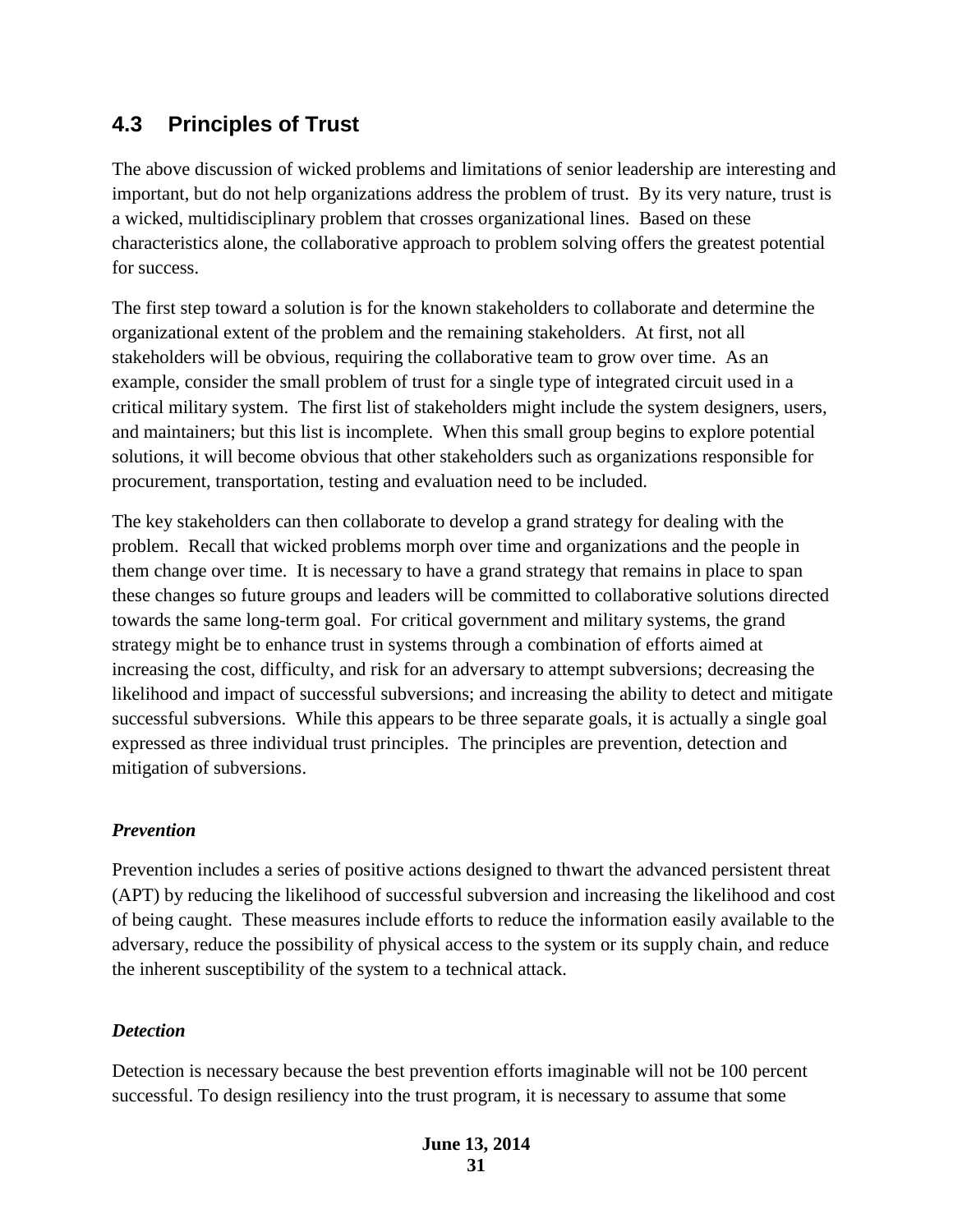clandestine activities of the APT will defeat the prevention program. Detection includes a number of positive measures intended to find subversions. The best detection program is systematic, random, and unpredictable. Systematic efforts include planned tests and inspections. Testing should be done under the most realistic conditions possible and include parametric tests, testing to failure as well as failure analysis for components that fail some test. Inspections help to detect subversions that are introduced between production steps, including components and supplies in transit from external suppliers. The aim of an inspection is to make sure that the materials received are the ones that were shipped or released from a previous production step. The question to ask is whether or not the materials received are as expected. Random and unpredictable inspections are necessary as they provide a dynamic defense. Adversaries look for and depend upon predictable processes and practices. Unpredictability brings risk and avoiding detection is generally a high priority for the APT.

While testing is critical for any effective detection program, it is also necessary to test the test systems. One of the easiest ways to put defective units out in the field, be they commercial systems or military hardware, is for the adversary to alter the test systems to control what is accepted. The test system can be designed to pass defective components, fail acceptable components, or even damage systems and report them as passing. A very effective approach to building trust into the test systems is through diversity and redundancy. Whenever possible, multiple test systems should be available, each based on a different design. The specific system used on a given day should be random, and in some cases, one test system can be used to verify the results of another.

#### *Mitigation*

Like detection, mitigation is necessary as some subversion will evade both the prevention and detection defense processes. Rather than expect 100% success in prevention and detection, it is necessary to expect that some subversions will be so difficult to detect, that they will sneak past attempts to find them, and the corrupt system will work its way out into daily use. To be resilient, these systems must degrade gracefully if subverted, or if subversions prove fatal to individual units, overall military capability must degrade gracefully. The defective units must be identified rapidly and removed from service.

#### *Critical Components of Success*

Two components are critical to the success of any trust program. One is continuous change and the other is resolving inconsistencies. Continuous change keeps the adversary guessing. Stagnant defenses will eventually be understood and evaded, but continuous change introduces uncertainty. The changes need not be expensive or elaborate. Even simple changes are highly effective at introducing uncertainty.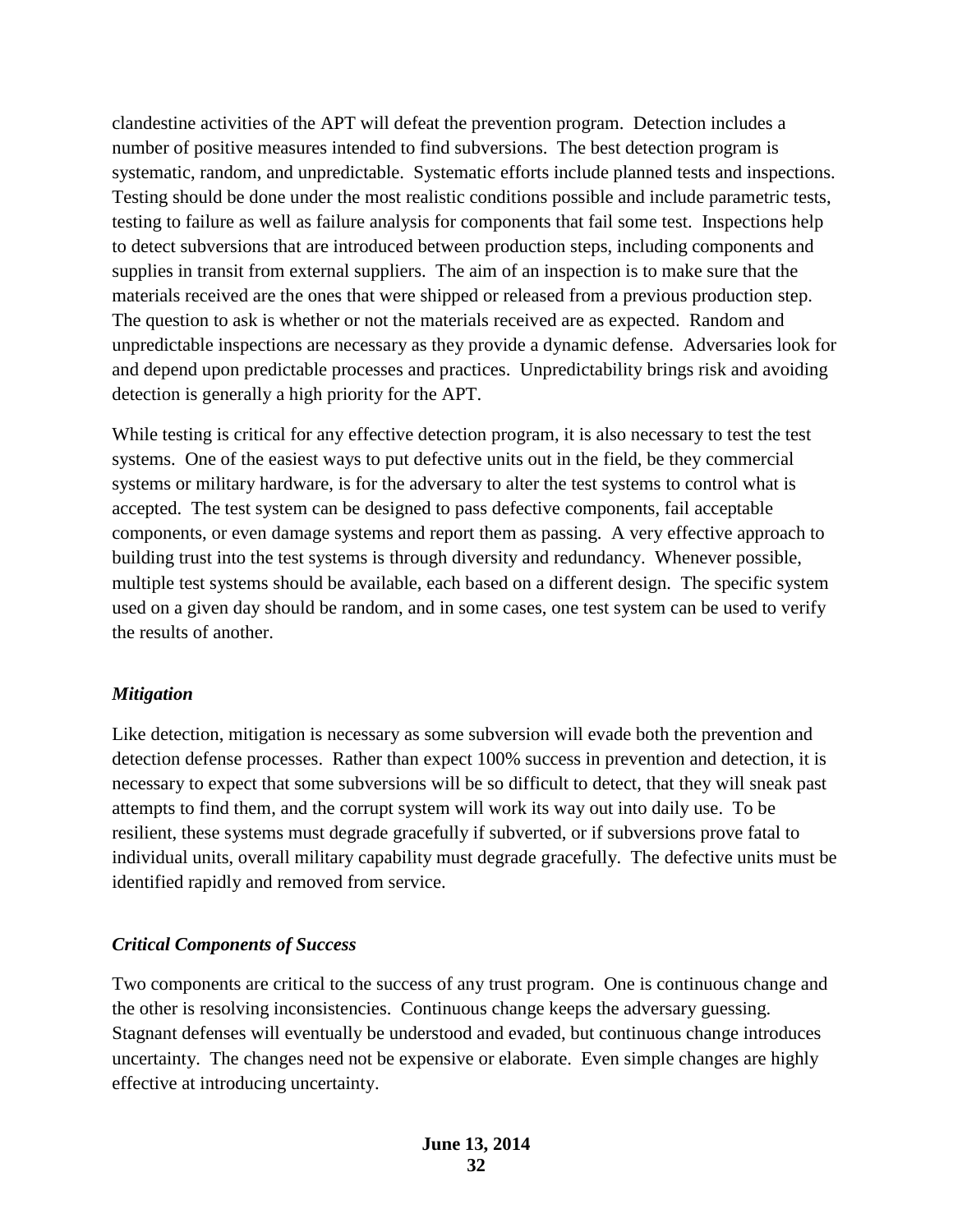Resolving inconsistencies is also critical for effective trust. Human nature often dismisses inconsistencies as just random error, but some inconsistencies could be subversions. While there are few publically known examples of subversions being discovered, there are many examples of criminal activity being discovered and eventually stopped simply because someone noticed a small detail out of place. It is important to "pull the string" on inconsistencies. Most often they prove to be nothing other than random errors, but on occasion, they will lead to discovery of something that is incorrect.

A significant challenge for senior leaders is to formulate an effective and affordable trust program. If one were to attempt a trust program where everything was suspected, tested to death, verified and tracked under 100 percent positive control, the trust program would become large, bureaucratic and unaffordable. Clearly, not everything can be checked and controlled 100 percent of the time. One approach is to decide what components are critical to the function of a system and protect those, but a clever adversary will figure out how to make a noncritical item into a critical one. A component that is simple and not worth consideration can be the best place for an adversary to attack. The fact is that every component can be attacked, but not every component can be individually checked. This is an illustration of how trust is a wicked problem.

One method to help prevent and detect subversion of simple components is full system testing in the most realistic environments possible. Another approach is for the senior leader to educate his organization on the nature of the APT and encourage subgroups to form teams to collaborate with one another and identify vulnerabilities and solutions. The working level employees are usually the experts on their particular part of the organization. They know best how their work might be subverted, and how to catch subversions. By framing the issue of subversion and the APT as a challenge rather than an existential threat, and by empowering employees to solve the problem, the senior leader rewards contributors with enhanced status and autonomy. The larger workforce will understand their role in the success of the organization and an adversary will have greater difficulty attacking.

Senior leaders will need to examine the relative cost and benefit of various approaches to trust and select the approach that promises the best return on investment. In addition to collaboration with other organizations and stakeholders, it will also be important to include continuous change in the trust approach. The only thing that should remain constant is the commitment to trust. Encouraging individual employees to identify things that need to be changed will encourage them to be part of the solution, rather than allowing change to be perceived as a threat to their existence.

## <span id="page-32-0"></span>**4.4 An Existence Proof for Trust**

As an example of an effective trust program, one should consider the personnel security system put in place for special military and intelligence programs. While there have been a small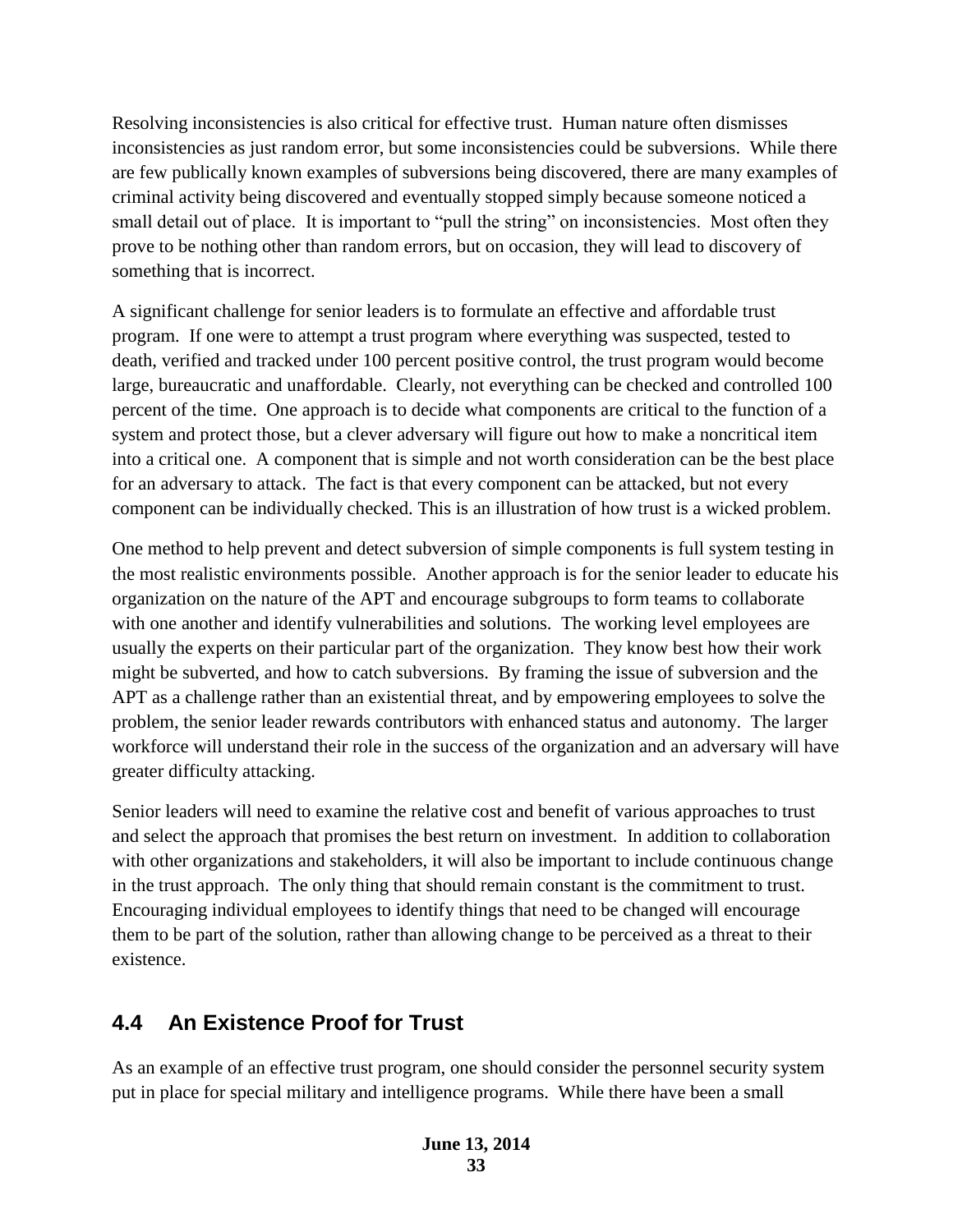number of spectacular failures, such as the Edward Snowden affair, Private Bradley Manning, Aldrich Ames, and Robert Hansen, the process does work effectively in most cases. When breaches are discovered, they are quickly dealt with by isolating the individuals in question and mitigating the damage to the extent possible.

The first part of personnel security is prevention. Individuals nominated for security clearances are subjected to background investigations, and interviews with security professionals trained to watch for suspicious and evasive behavior. The purpose is to screen out individuals that initially appear to be poorly suited for positions of trust.

After individuals pass background checks and are granted security clearances, the next part of the personnel security system is to detect bad actors. The system assumes that no matter how effective their initial screening procedures are, some unsuitable individuals will be granted clearances. Even for individuals who are initially trustworthy, changes in life situations can lead to some people becoming unsuitable for clearances. Detection processes are put in place to find these bad actors as quickly as possible.

Once security problems are identified, the mitigation phase begins. The individuals are isolated both socially (within secure communities) and electronically while their case is investigated. Many times the problems are resolved and the individuals are returned to a cleared status to resume their work. Other times, the individuals prove unsuitable to continue in positions of trust and are permanently removed from the secure community. Following such incidents, damage assessments are conducted and changes in the security system are implemented if necessary.

Continuous change is essential for any trust program. Personnel security is no exception. In recent years, the emergence of extremely high-density memory devices for electronic information systems has made personnel security exceptionally difficult. Personnel security programs expect a small number of bad actors. In the past, these individuals could only cause limited damage. Today, lone wolf bad actors can quickly steal vast quantities of sensitive information. System administrators are perhaps the most dangerous individuals within any secure community. They generally have access to all information and the ability to modify the configuration of the electronic information system for necessary official purposes. Unfortunately, these individuals can also modify the system for nefarious purposes. To adapt to changes in the threat, the personnel security system must change. The same is true for any trust program. Continuous change is essential.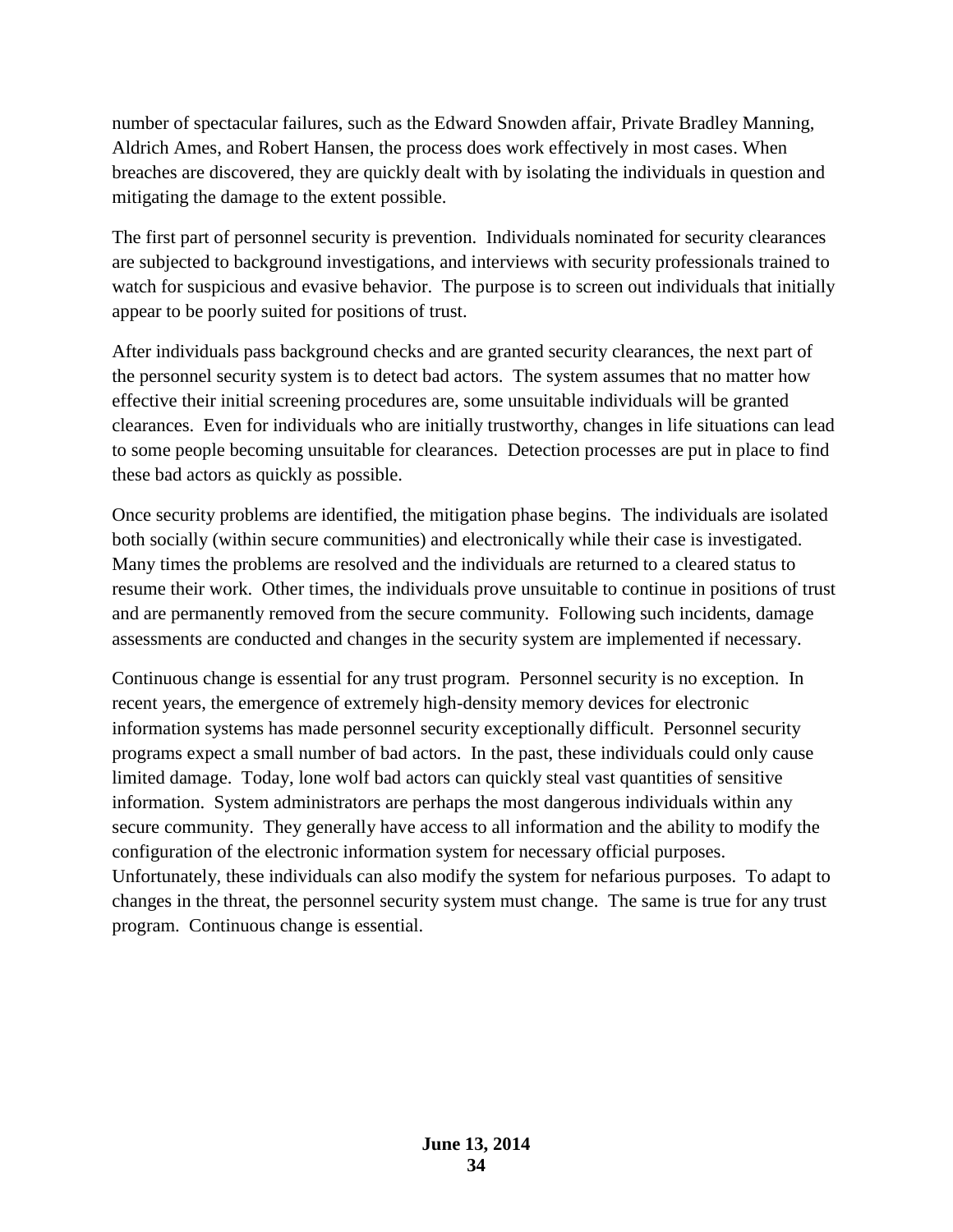## **5 SUMMARY**

<span id="page-34-0"></span>Following World War II, the world saw the development of a robust electronics industry. At first systems and products were somewhat unreliable and exhibited random variations in performance. Over time, the concepts of quality and reliability gained acceptance and were eventually embraced as valid technical and management disciplines within the industry.

Today, senior leaders must deal with the effects of intentional changes covertly or clandestinely placed into components and systems. These changes are known as subversions. They result in a system appearing to perform as designed, but exhibiting unwanted excursions under certain conditions. These systems cannot be trusted to function as intended. The response to real and potential clandestine attacks is the emergence of what will eventually become a new discipline, one that should be incorporated into government and military systems today. This new discipline is trust.

Trust turns out to be a very complex problem with both technical and organizational aspects. Trust cuts across multiple technologies and multiple organizations with extremely complex, and at times uncertain and unknown interdependencies. To prevent unwanted changes in systems, trust programs become essential.

The concept of trust and the need for a trust program introduces significant challenges for senior leaders in military and government organizations, and in many cases, commercial enterprises. Trust is a wicked problem. It requires an approach to problem solving that is holistic, system focused, and collaborative.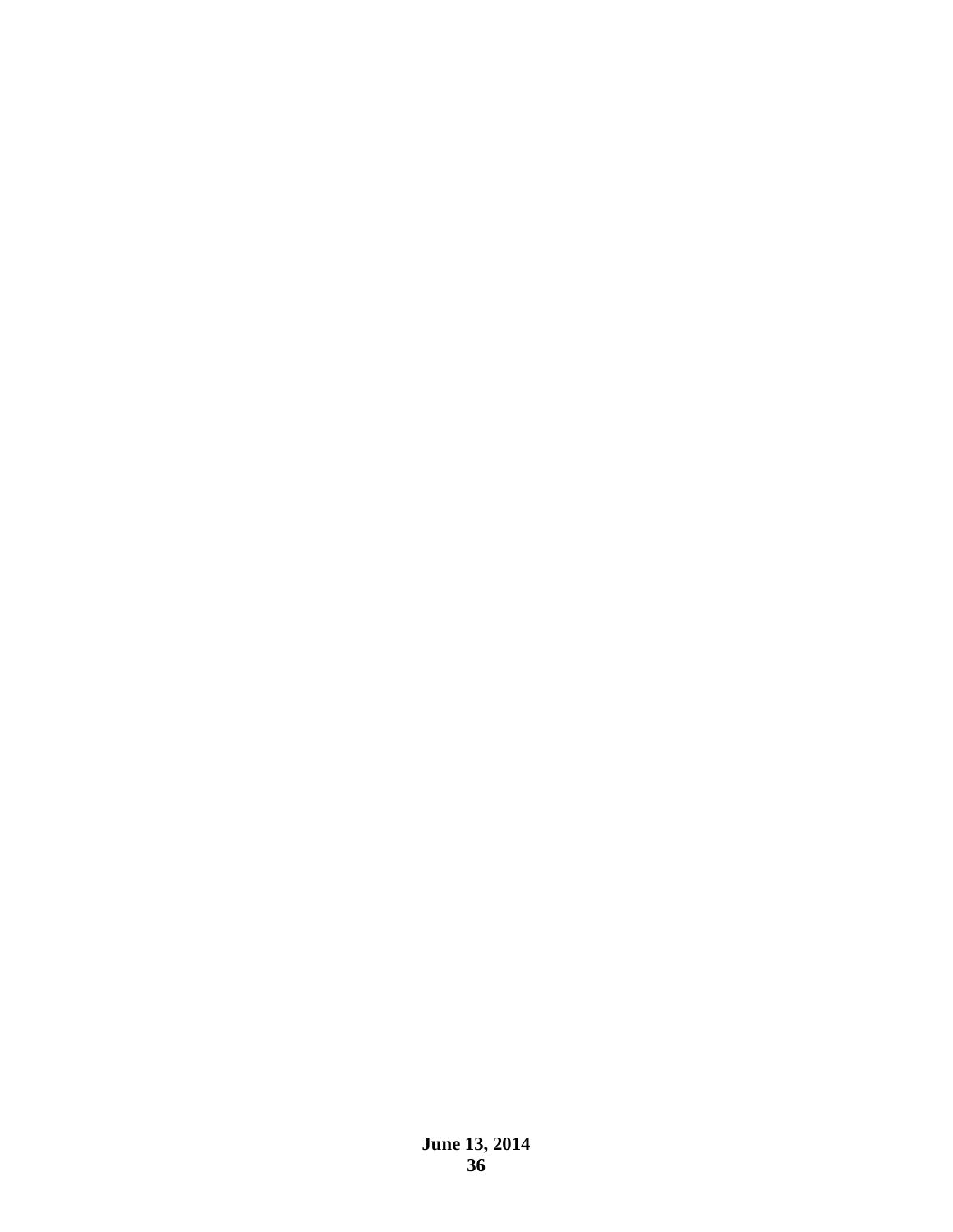## **References**

- <span id="page-36-0"></span>1. B. Misztal, *Trust in Modern Societies: The Search for the Bases of Social Order* (Cambridge, UK: Polity Press, 1996).
- <span id="page-36-1"></span>2. P. O'Connor, *Practical Reliability Engineering* (West Sussex, UK: John Wiley & Sons, Ltd., 2012).
- <span id="page-36-2"></span>3. E. Cole, *Advanced Persistent Threat: Understanding the Danger and How to Protect Your Organization* (Waltham, MA: Elsevier, 2013).
- <span id="page-36-3"></span>4. H.W.J. Rittel, "Dilemmas in a general theory of planning," *Policy Sciences* 4 (1973): 155-169.
- <span id="page-36-4"></span>5. J. Conklin, *Dialogue Mapping: Building Shared Understanding of Wicked Problems* (West Sussex, UK: John Wiley & Sons, 2006).
- <span id="page-36-5"></span>6. Tackling Wicked Problems, A Public Policy Perspective (Commonwealth of Australia: Australian Public Services Commission, 2007).
- <span id="page-36-6"></span>7. M. Gray and R. A. Gill, "Tackling 'Wicked' Problems Holistically with Institutionalist Policymaking," *in Institutional Analysis and Praxis: The Social Fabric Matrix Approach*, ed. T. Natarajan and S. T. Fullwiler (New York, NY: Springer, 2009): 87-102.
- <span id="page-36-7"></span>8. D. Ward, Changing cultures without burning platforms, *CIO Network*, 29 April 2014, http://www.forbes.com/sites/ciocentral, accessed May 2014.
- <span id="page-36-8"></span>9. D. Rock, *Your Brain at Work: Strategies for Overcoming Distraction, Regaining Focus, and Working Smarter all Day Long* (New York, NY: HarperCollins, 2009).
- <span id="page-36-9"></span>10. V. Sheymov, *Tower of Secrets: A Real Life Spy Thriller* (Annapolis, MD: Naval Institute Press, 1993).
- <span id="page-36-10"></span>11. S. A. Maneki, Learning from the Enemy: The GUNMAN Project, National Security Agency (2012).

http://www.nsa.gov/about/\_files/cryptologic\_heritage/center\_crypt\_history/publications/ Learning\_From\_the\_Enemy\_The\_GUNMAN\_Project.pdf.

- <span id="page-36-11"></span>12. F. Castro, "Deliberate Lies, Strange Deaths and Aggression to the World Economy," *Center for Research on Globalization*, September 23, 2007. http://www.globalresearch.ca/deliberate-lies-strange-deaths-and -aggression-to-theworld-economy/6861.
- <span id="page-36-12"></span>13. M. French, "Tech sabotage during the Cold War," *FCW The Business of Federal Technology,* April 26, 2004.
- <span id="page-36-13"></span>14. A. Modine, "Organized crime tampers with European card swipe devices, Customer data beamed overseas," *The Register*, 10 October 2008, http://www.theregister.co.uk/2008/10/10/organized\_crime\_doctors\_chip\_and\_pin\_machi nes/, accessed March 31, 2014.
- <span id="page-36-14"></span>15. S.A. Umpleby, "The Financial Crises: How Social Scientists Need to Change Their Thinking," George Washington University School of Business, 14 January 2010.
- <span id="page-36-15"></span>16. A. Crenshaw, "Plug and Prey: Malicious USB Devices," presented at ShmooCon 2011.
- <span id="page-36-16"></span>17. M.S. Phadke, *Quality Engineering Using Robust Design*, (Englewood Cliffs, NJ: Prentice Hall, 1989).
- <span id="page-36-17"></span>18. P.R. Popick, "Requirements Challenges in Addressing Malicious Supply Chain Threats," *INCOSE*, Volume 16 Issue 2, July 26 2013.
- <span id="page-36-18"></span>19. Misztal, *Trust in Modern Societies*.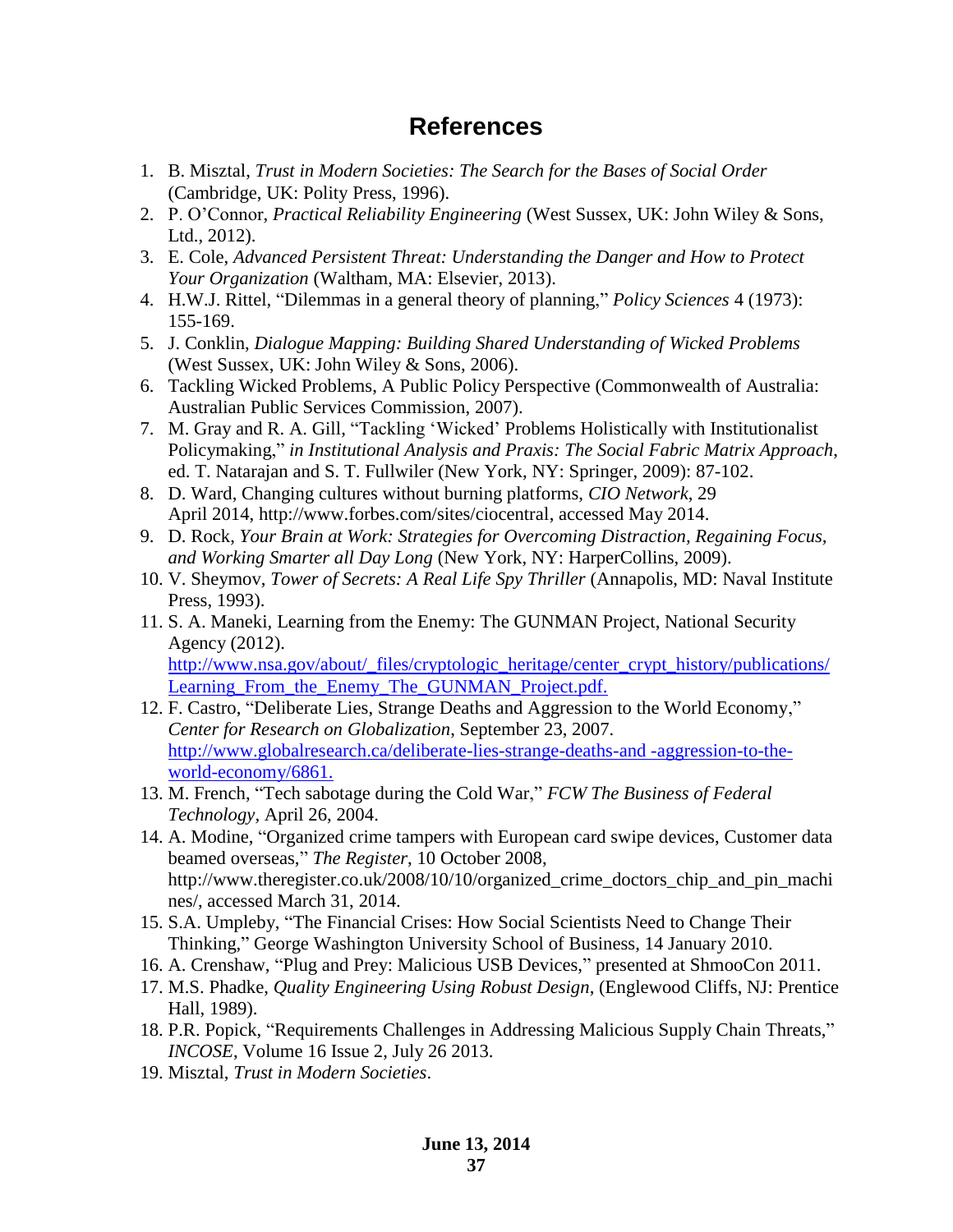- <span id="page-37-0"></span>20. K.S. Cook, *Trust in Society,* (New York, NY: Russell Sage Foundation Publications, March 2003).
- <span id="page-37-1"></span>21. A. Boin, "The Crisis Approach," in the *Handbook of Disaster Research*, ed. H. Rodriguez, E. L. Quarantelli, R. R. Dynes (New York, NY: Springer, 2007): 42-54.
- <span id="page-37-2"></span>22. J. A. Belasco, *Teaching the Elephant to Dance: The Manager's Guide to Empowering Change* (New York, NY: Plume, 1991).
- <span id="page-37-3"></span>23. "Leadership vs. management," Diffen.com, http://www.Diffen.com/difference/Leadership\_vs\_Management, accessed May 2014.
- <span id="page-37-4"></span>24. "Tackling Wicked Problems" (Commonwealth of Australia).
- <span id="page-37-5"></span>25. N. C. Roberts, "Coping with Wicked Problems," Naval Postgraduate School, Monterey, California, Department of Strategic Management Working Paper (2000).
- <span id="page-37-6"></span>26. M. Gray, "Tackling 'Wicked' Problems Holistically (Springer).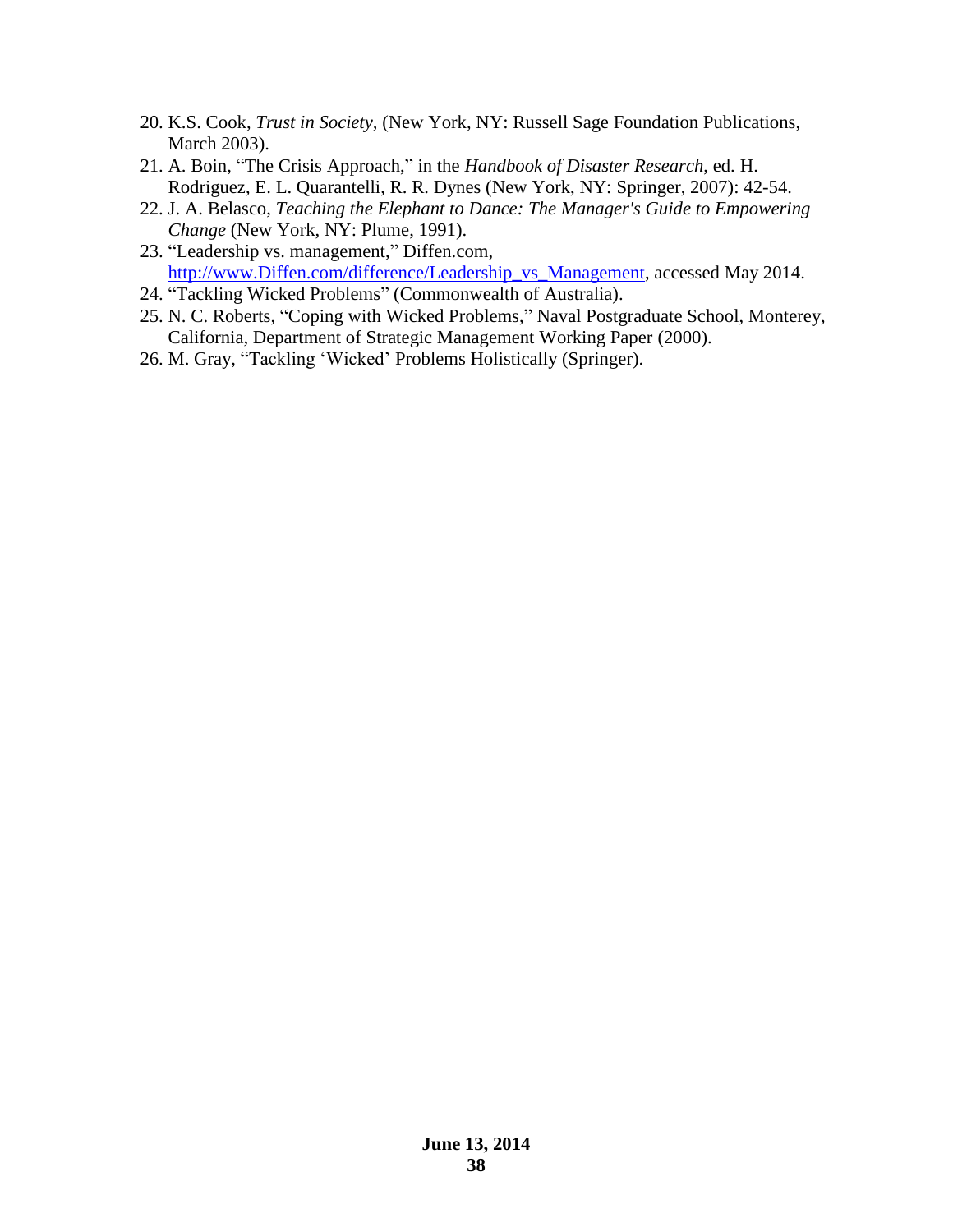## **Distribution**

#### External Distribution:

| $\mathbf{1}$ | Dr. Donald L. Cook                                                                                                               | <b>National Nuclear Security Administration</b>          | (1 electronic copy)                                                                                                |
|--------------|----------------------------------------------------------------------------------------------------------------------------------|----------------------------------------------------------|--------------------------------------------------------------------------------------------------------------------|
| 2            | Dr. Matthew Levinger<br><b>Elliott School of International Affairs</b><br>1957 E Street, N.W., Room 605 K<br>Washington DC 20052 |                                                          | (1 electronic copy and 1 paper copy)                                                                               |
| 2            | Mrs. Karen Notch<br>Elliott School of International Affairs<br>1957 E Street, N.W., Room 605 K, Suite 601<br>Washington DC 20052 |                                                          | (1 electronic copy and 1 paper copy)                                                                               |
|              | Internal Distribution:                                                                                                           |                                                          |                                                                                                                    |
| 2<br>2       | MS0127<br>MS0421<br>MS0421                                                                                                       | Susan Howarth<br>Group 0240 Library<br>Mark R. Ackermann | 0248 (1 electronic copy)<br>0240 (1 electronic copy and 1 paper copy)<br>0245 (1 electronic copy and 1 paper copy) |
|              | MS0421                                                                                                                           | Russell D. Skocypec                                      | 0240 (1 electronic copy)                                                                                           |

1 MS0134 Arthur L. Hale 0500 (1 electronic copy) 1 MS0134 John A. Larson 0500 (1 electronic copy) 1 MS0340 Joseph Morreale 2243 (1 electronic copy) 1 MS0127 David L. Kitterman 0254 (1 electronic copy) 1 MS0134 John R. Fellerhoff 0200 (1 electronic copy) 1 MS0104 Jerry L. McDowell 0002 (1 electronic copy) 1 MS1209 James L. Novak 5950 (1 electronic copy)

1 MS0899 RIM Reports Management 9532 (electronic copy) 1 MS0899 Technical Library 9536 (electronic copy)